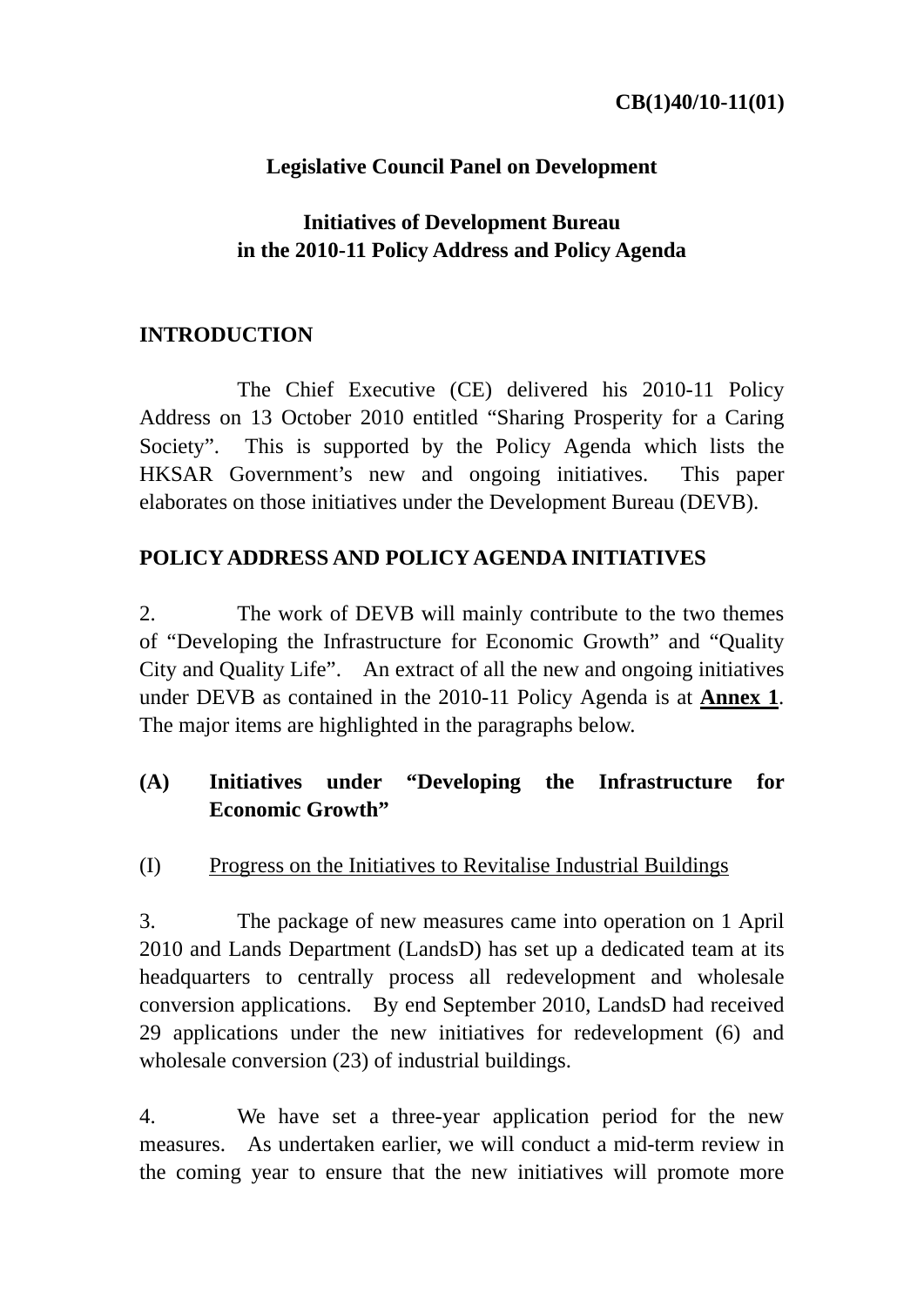efficient use of the existing industrial premises to meet the changing social and economic needs of Hong Kong.

### (II) Land Supply

5. With a view to increasing land supply for private housing, we will continue to uphold the Application List as the main axle and supplement it by Government-initiated land sales by auction or tender. Moreover, we will review existing land uses or explore new land resources. For example, we have completed a review of industrial land in the territory and propose to rezone about 30 hectares of it for residential use. We have also lowered the threshold for compulsory land sale for redevelopment to facilitate the redevelopment of more old buildings. In the medium to longer term, the development of the Kai Tak Development Area and other new development areas in the northern New Territories will provide more land to meet housing needs. Planning studies will also commence shortly in respect of quarry sites at Anderson Road, Lam Tei and Lamma Island to see if they can provide land for residential use. We will also work towards commencing as soon as possible the feasibility study for the proposed further development of Tung Chung, upon finalization of the detailed planning of the related infrastructure projects of the Hong Kong-Zhuhai-Macao Bridge.

6. It is the Government's policy to ensure a healthy and stable development of the property market. To this end, in the next 10 years, on average land needs to be made available annually for some 20 000 private residential flats. As underlined by the CE, this is not a fixed target for residential flat production. Our aim is to build up a sufficient large land reserve over a period of time to ensure stable land supply for the residential property market. In particular, we need to make available sufficient land for building small and medium residential flats to keep their prices stable. The private housing land supply includes government land to be disposed of, lease modifications and land exchanges initiated by private developers, private redevelopment projects not subject to premium payment, as well as land tenders carried out by the MTR Corporation Limited (MTRCL) and Urban Renewal Authority (URA).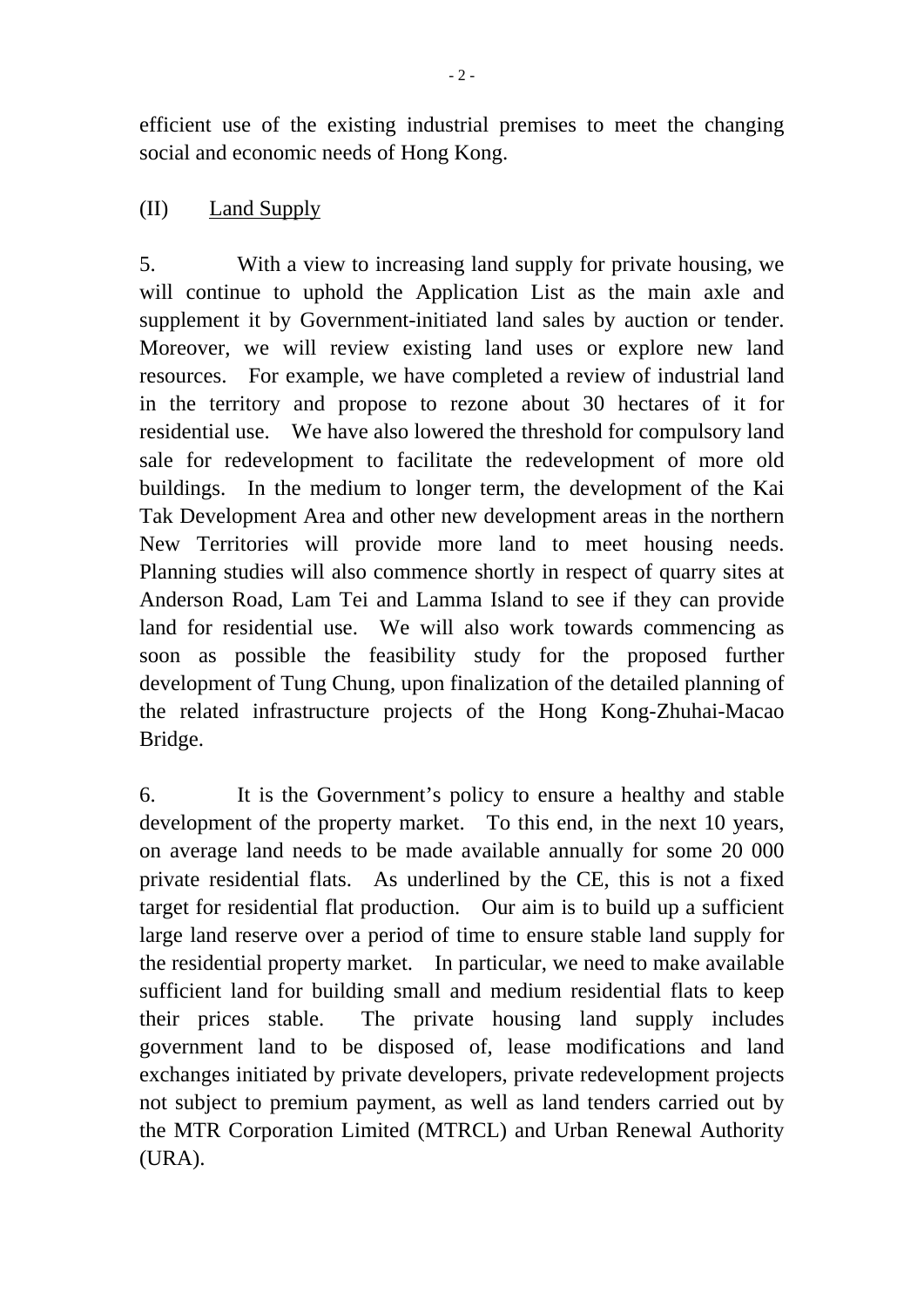7. To achieve the above-mentioned objective, the Financial Secretary will chair a "Steering Committee on Housing Land Supply" to coordinate the efforts of the departments concerned. This will ensure that issues relating to housing land will be dealt with as a matter of priority so as to ensure a stable and adequate supply of such land.

8. In order to increase the supply of mass market flats, we have earmarked the ex-Yuen Long Estate site for constructing such flats through specifying the minimum number of flats and the unit size restrictions in the land sale conditions. We are preparing to sell the site by tender later this year. In the light of the experience gained, we will explore applying this arrangement to other sites.

9. Furthermore, we will discuss with MTRCL and URA on the provision of more small and medium flats in their residential developments along the West Rail and urban renewal projects respectively.

10. Hong Kong's population and development needs were met over the decades through harbour reclamation and leveling of hills. We have pledged to do no more reclamation within the Victoria Harbour upon completion of the final reclamation at Central and Wan Chai for construction of the Central and Wan Chai Bypass. To generate more land in the long run, we will consult the public on the proposal for reclamation on an appropriate scale outside Victoria Harbour. Separately, the Civil Engineering and Development Department is conducting a study on the use of underground space in Hong Kong. Although cavern and underground space are not suitable for housing, they can provide land for other competitive uses like public and storage **facilities** 

## (III) Government Expenditure on Infrastructure Projects

11. The spending performance of the Capital Works Programme (CWP) in 2010-11 is satisfactory, and we expect to meet in full the original estimate of about \$49.6 billion. This is a marked improvement from the actual expenditure of \$23.4 billion in 2008-09 and a further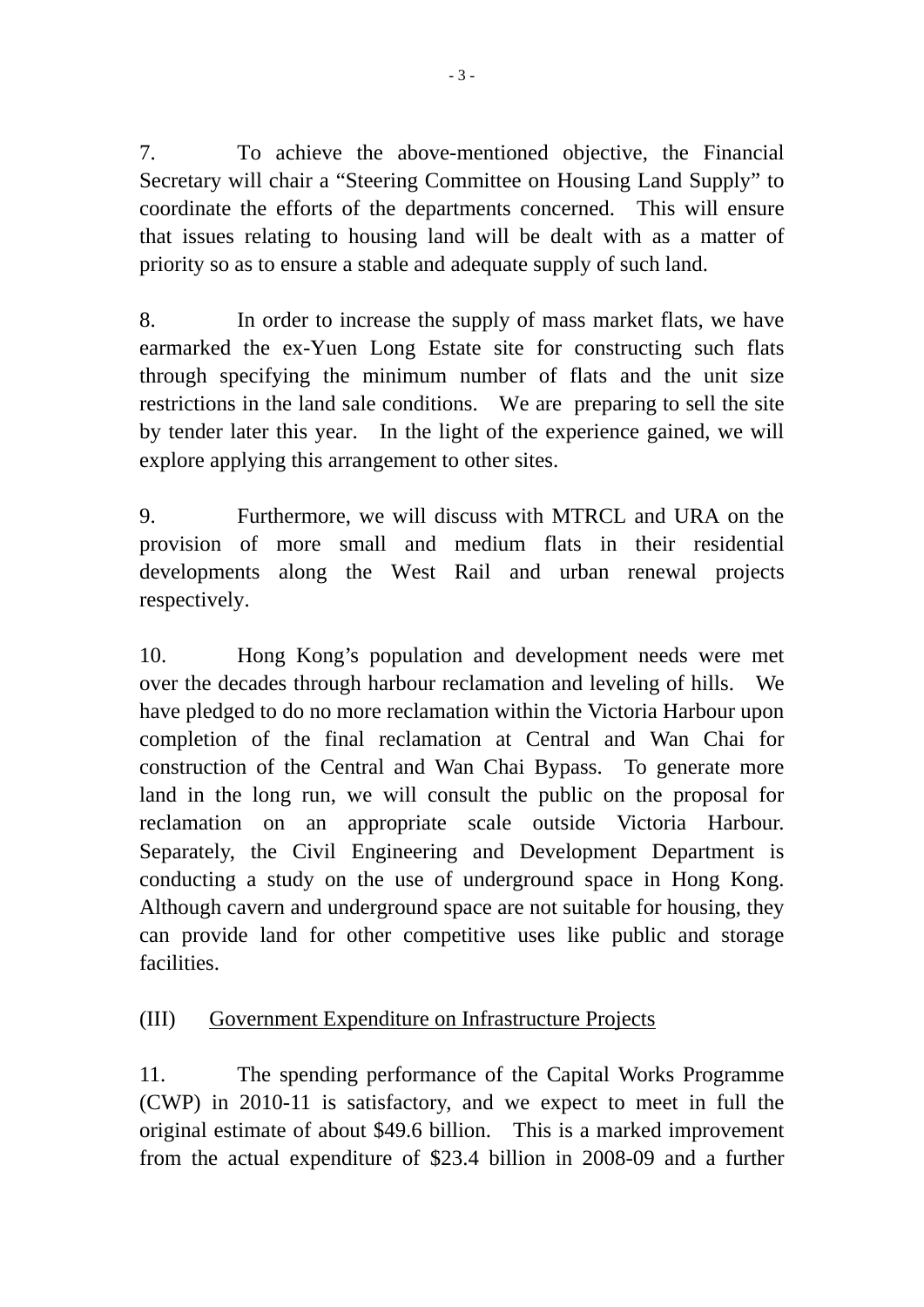increase from the spending of \$45.3 billion in 2009-10.

12. We are pressing ahead with various major infrastructure projects under our portfolio. For the Kai Tak Development (KTD), a dedicated Kai Tak Office was established in March 2010 to lead and oversee the co-ordination and implementation of all KTD-related projects. Currently, construction of the first-phase development, including public rental housing, the cruise terminal building-cum-first berth, and the supporting infrastructure, is in full swing and is scheduled for completion in mid-2013. To take forward the implementation of other development in Kai Tak, the detailed design for the infrastructure works at the north apron, together with the bio-remediation works at Kai Tak Approach Channel, is underway. We will also continue with the public engagement exercises for the Lung Tsun Stone Bridge Remnants and the Kai Tak River in early 2011.

13. On the Lok Ma Chau Loop (the Loop), the Hong Kong and Shenzhen Governments have commissioned a joint planning and engineering study in June 2009. The Study is to explore the feasibility of developing the Loop with higher education as the leading land use, to be complemented with hi-tech R&D facilities as well as cultural and creative industries on the basis of mutual benefits. We aim to complete the Study in 2012.

14. On New Development Areas (NDA), we have commenced the Planning & Engineering Study for the North East New Territories (NENT) NDA (Kwu Tung North, Fanling North and Ping Che/Ta Kwu Ling). The NENT NDA will provide land to meet the long term housing need and other land use requirements in the future. It is expected that the Study will be completed in 2011. Preparatory work for the commencement of the Planning & Engineering Study for the Hung Shui Kiu (HSK) NDA in 2011 is also being undertaken.

15. In regard to the Liantang/Heung Yuen Wai Boundary Control Point project, construction of a resite area for Chuk Yuen Village affected by the project started in August 2010 as scheduled. The investigation and preliminary design will be substantially completed in end 2010. Detailed design of the civil engineering works will commence, subject to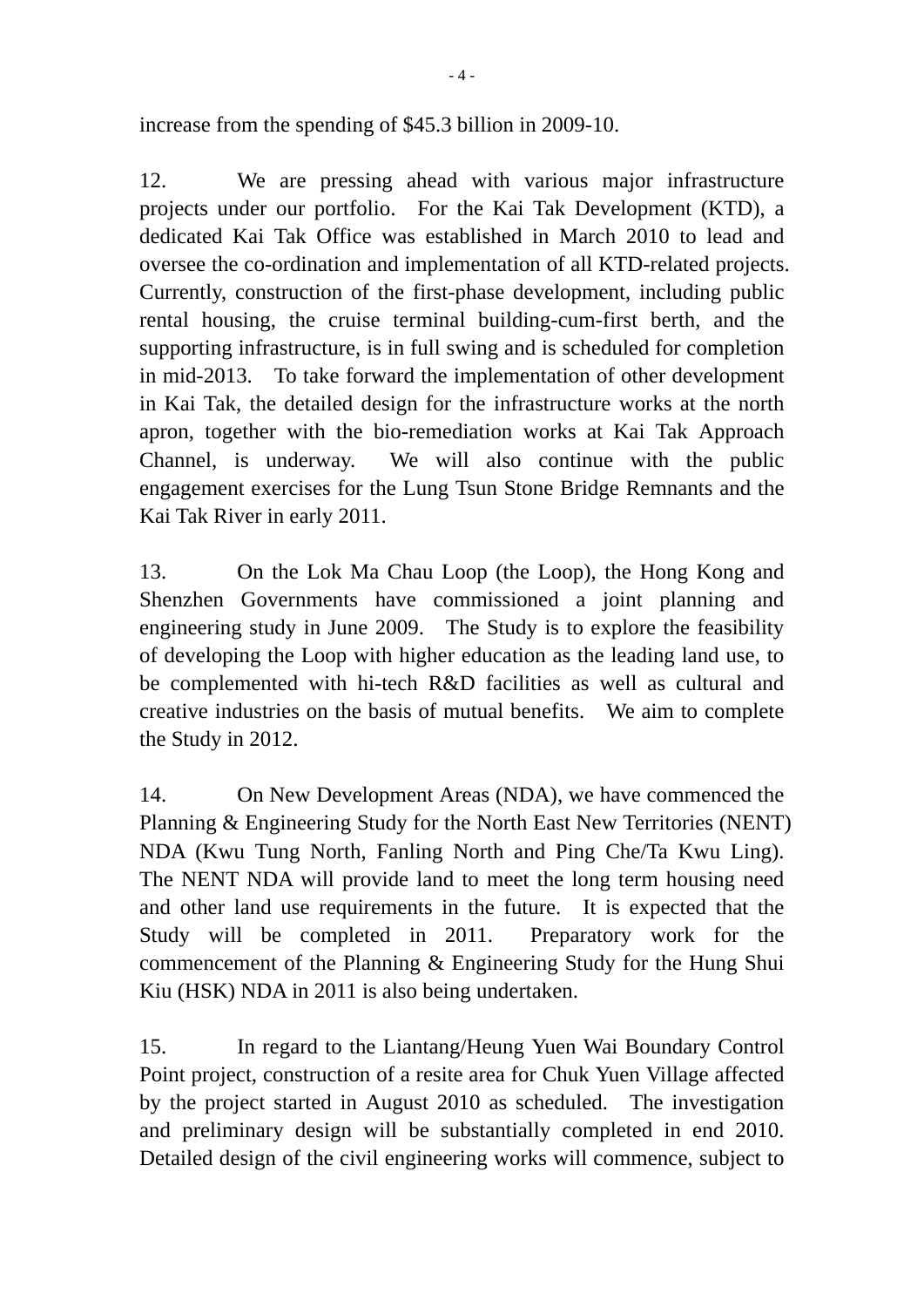funding approval.

16. We have also made good progress on other major projects which will help improve our living environment, including the three drainage tunnel projects on Hong Kong Island, Tsuen Wan and Lai Chi Kok; and the improvement works under Stages 1, 2 and 3 of Replacement and Rehabilitation (R&R) of Watermains Programme.

(IV) Job Creation

17. In addition to the major capital works projects, we are pressing ahead with the minor works in order to create more jobs for the construction industry. With these efforts and building maintenance works under the Operation Building Bright, the unemployment rate of the construction sector fell from a peak of 12.8% in the period from February to April 2009 to 7.0% in June to August 2010, representing a cumulative decrease of 5.8%. We expect that with the annual capital works expenditure continuing to stay at a high level in excess of \$50 billion in the next few years, more jobs will be created for the construction industry.

(V) Manpower Supply in the Construction Industry

18. DEVB and the Construction Industry Council (CIC) have completed studies to forecast the construction manpower supply situation of the industry at the professional, supervisory and worker level in the coming years and recommend manpower strategies and measures to better deal with the future construction manpower demand. The finding of the studies indicate that while no major problem is anticipated in most construction-related professional disciplines, the labour workforce is facing an ageing and skill mismatch problem and supervisors will be in high demand.

19. In view of the rising demand for construction manpower in the next few years, we need to maintain an adequate manpower supply and enhance the skills and competitiveness of the existing workforce. To this end, we have obtained the approval of the Finance Committee of the Legislative Council for a one-off allocation of \$100 million. The bulk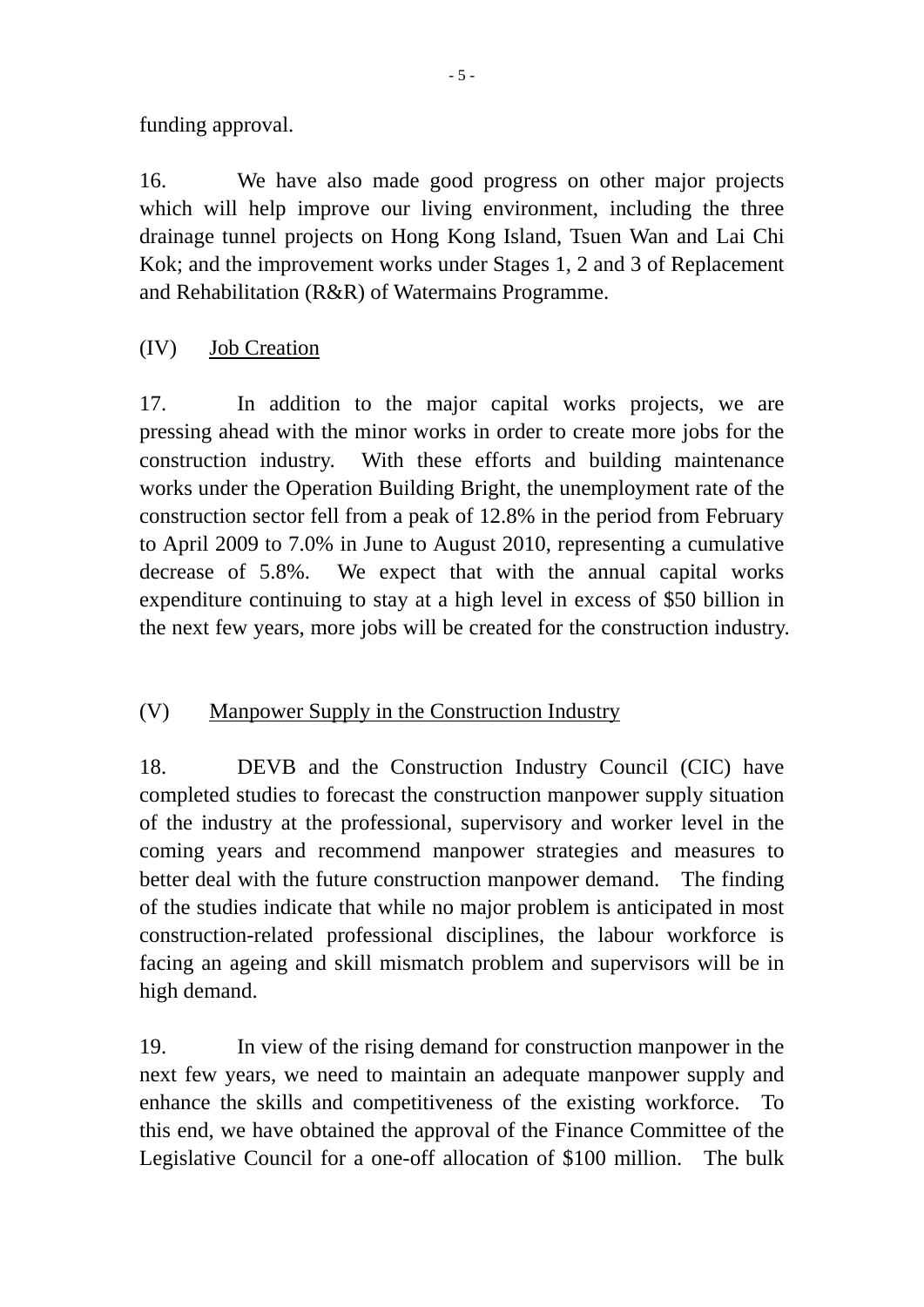will be used to support the CIC to enhance the training and trade testing for prospective fresh blood and local in-service construction personnel, and to provide trainees attending CIC's adult short courses and construction supervisor/technician courses with an enhanced training allowance. This will help train up a multi-skilled construction workforce to enhance the mobility and competitiveness of workers for serving varying future needs. DEVB will use the remaining fund to enhance promotion and publicity activities, in conjunction with CIC and other stakeholders, to attract more people to join the construction industry.

20. We will continue to work in collaboration with the CIC and industry stakeholders to assess the effectiveness of the above measures and closely monitor the manpower demand and supply situation. For trades with acute manpower shortage, consideration will be given to include suitable provisions in public works contracts encouraging contractors to adopt a mechanized method of construction.

## **(B) Initiatives under "Quality City and Quality Life"**

### (I) Urban Renewal Strategy Review

21. Pursuant to section 20 of the Urban Renewal Authority Ordinance (Cap 563), the Urban Renewal Strategy (URS) was published in November 2001. When preparing its draft corporate plan, the URA has followed the guidelines set out in the URS. As urban regeneration involves many complex social and economic issues directly related to people's values and aspirations for quality of life which change over time, the Secretary for Development (SDEV) announced in July 2008 launching of a two-year comprehensive review of the URS with a view to making timely changes as necessary to ensure that the URS would continue to reflect the aspirations and priorities of the community on urban regeneration issues.

22. The Review was conducted in three stages, namely, Envisioning, Public Engagement and Consensus Building. The two-year Review was overseen by a Steering Committee chaired by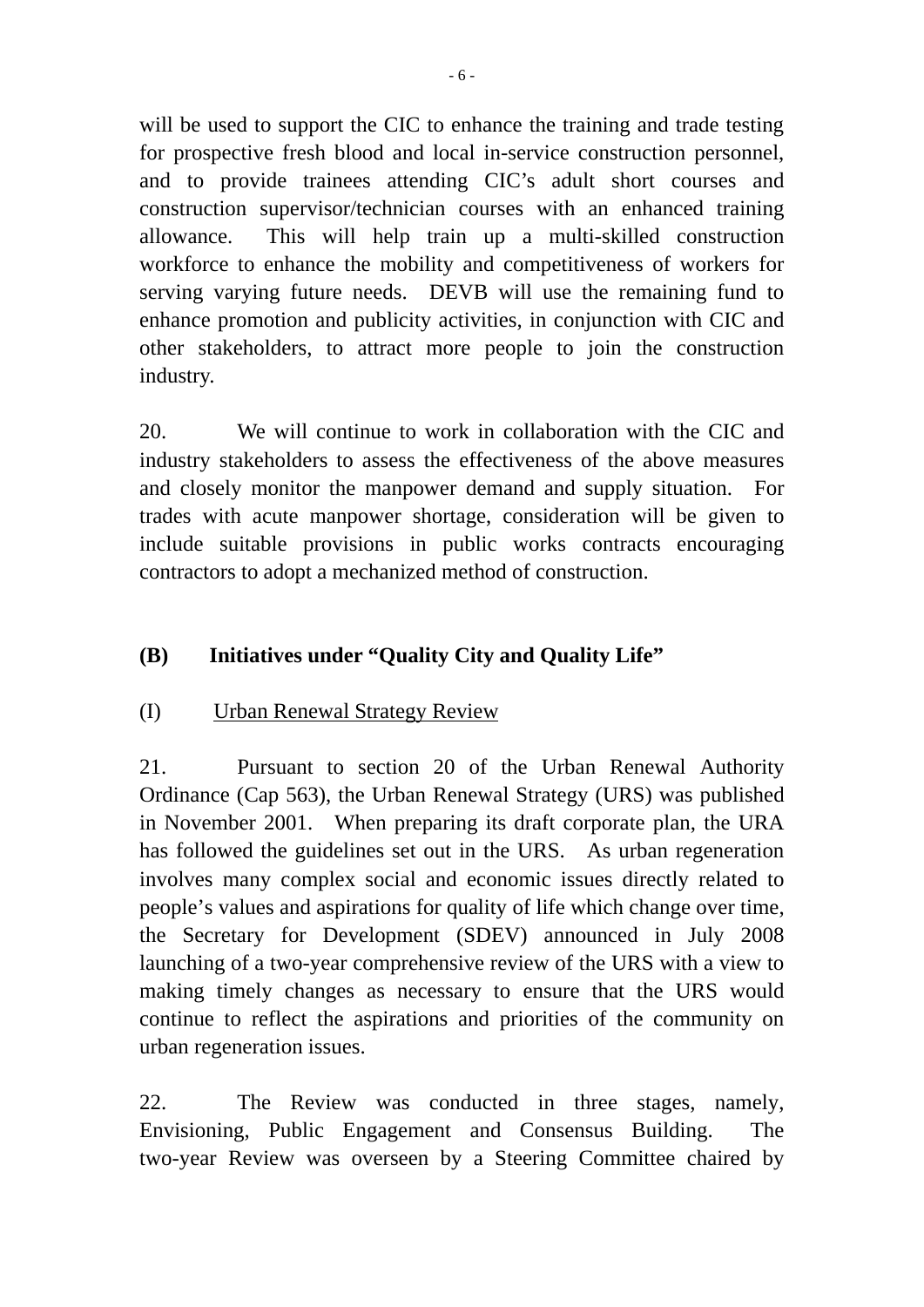SDEV and consisting of ten non-official members. We attended seven meetings of the Legislative Council (LegCo) Panel on Development to hear Members' views and receive public representations in the course of the Review.

23. As we have reported to the LegCo Panel on Development, the Steering Committee came up with ten key recommendations which were published for consensus-building in May 2010 and have received broad-based support from the community. In the light of stakeholders' feedback, we have refined these key recommendations and incorporated them, as appropriate, into the draft of the revised URS.

24. To further ensure and facilitate effective implementation of the revised URS, we will –

- (a) set up a pilot District Urban Renewal Forum (DURF) in Kowloon City, where there is a large number of dilapidating buildings and where the URA has not carried out many projects;
- (b) allocate one or two housing sites in Kai Tak Development to URA to build new, modest housing units to facilitate "flat for flat": and
- (c) create from URA's resources a \$500 million Urban Renewal Trust Fund to finance (i) activities to be conducted by DURF, (ii) costs for engaging social service teams to provide assistance and advice for those affected by URA-implemented redevelopment projects, and (iii) applications from bodies other than the URA for undertaking heritage preservation and district revitalisation initiatives in the overall urban renewal context.

25. Details of the key recommendations and further proposals are set out in a separate LegCo Brief. The draft of the revised URS is published for a two-month public consultation till 13 December 2010 before promulgation in early 2011.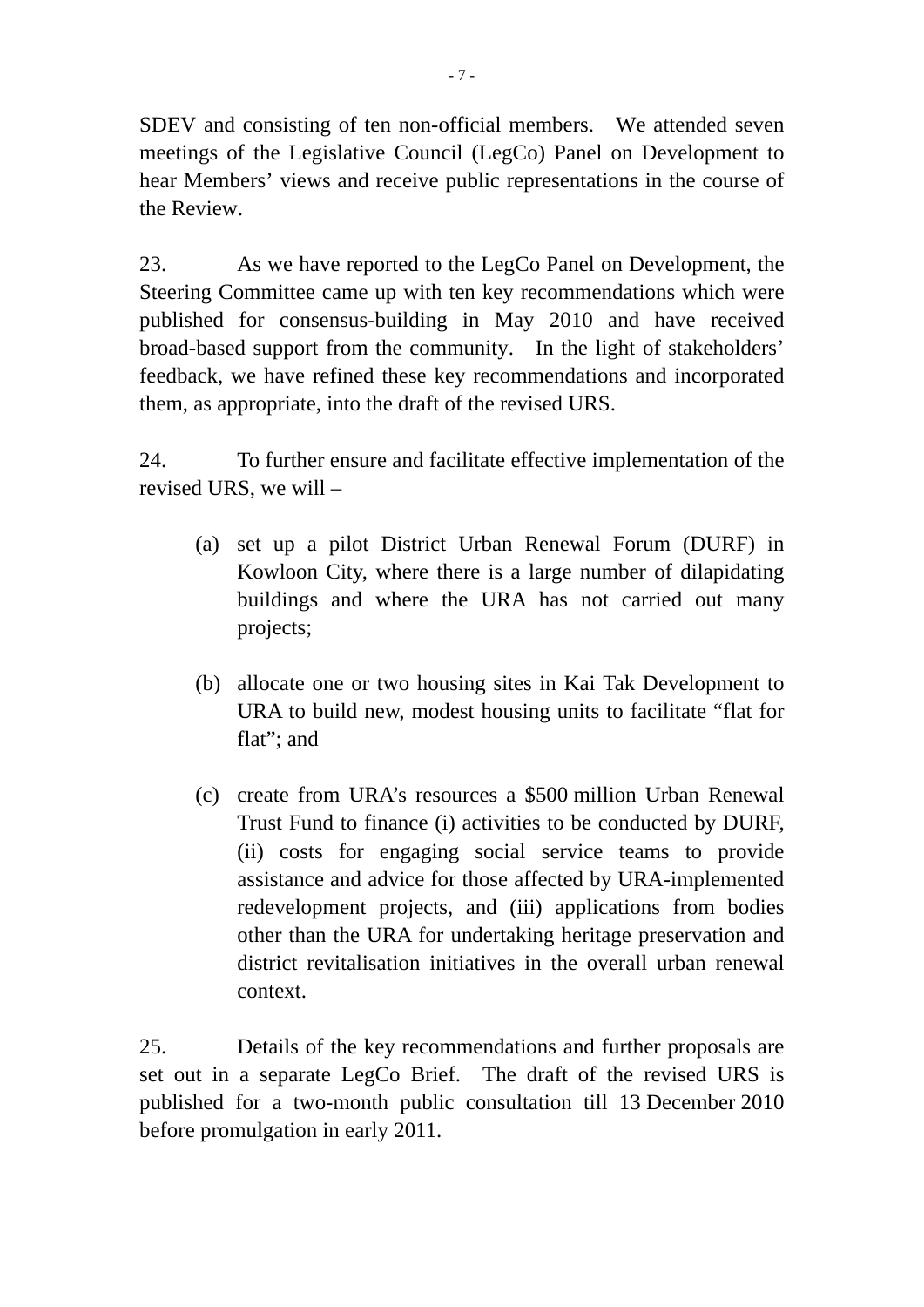## (II) Support to Property Owners on Compulsory Sale for Redevelopment

26. The Land (Compulsory Sale for Redevelopment) (Specification of Lower Percentage) Notice has come into effect on 1 April 2010. Since then, the Hong Kong Housing Society (HKHS) provides, through their 10 Property Management Advisory Centres, free over-the-counter information service to minority owners as well as interested members of the public on the compulsory sale process under the Land (Compulsory Sale for Redevelopment) Ordinance (Cap. 545). To publicise its information service, the HKHS has recently published a leaflet (at **Annex 2**) which has been distributed to all Owners Corporations and Mutual Aid Committees over the territory.

27. As at 25 September 2010, the HKHS had handled a total of 163 enquiries through its information service, with a majority number of enquiries related to the application threshold and procedures for making submissions to the Lands Tribunal for compulsory sale. In cases where the HKHS's frontline staff is not able to fully address questions on the operations of the Ordinance, the HKHS will refer such enquiries to the Hong Kong Institute of Surveyors (HKIS) for professional advice. The HKIS would also arrange public fora for property owners as necessary.

28. In response to Members' suggestion when considering the Notice, we are working closely with the Department of Justice and the Joint Mediation Helpline Office Limited and are planning to set up a pilot mediation scheme for compulsory sale cases before the end of this year. This pilot scheme will facilitate parties involved in or contemplating applications for compulsory sale for redevelopment under Cap. 545 to undertake mediation on a voluntary basis.

29. To provide further assistance to elderly minority owners of old buildings, we will engage on a pilot basis a social welfare agency to provide out-reach services to elderly owners to explain to them the practice of acquisition and compulsory sale under Cap. 545, and to refer them to professionals such as surveyors for advice according to their wish.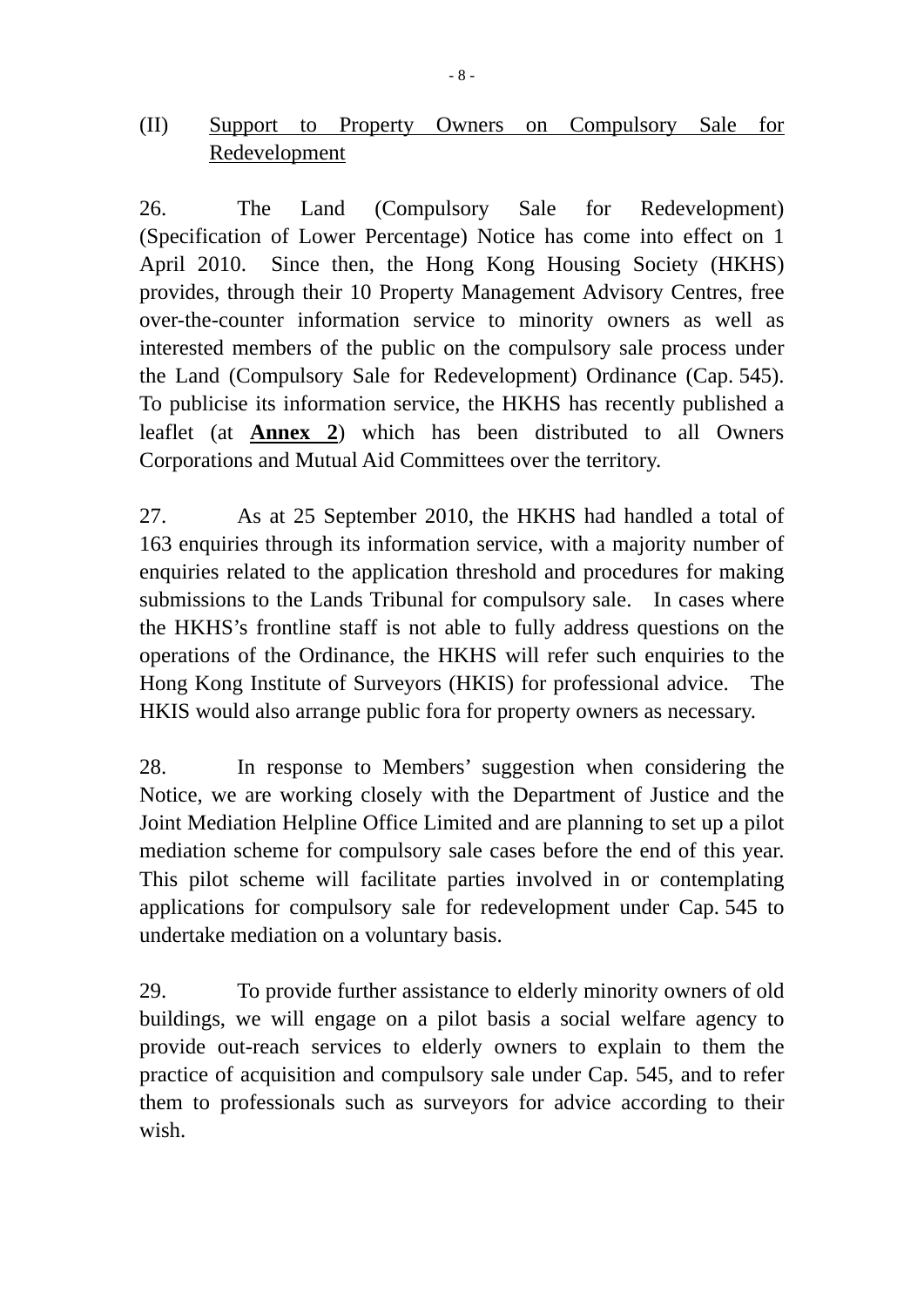30. To step up publicity and public education on the rights of minority owners and the caveats that these owners should watch out for when approached by developers on voluntary acquisition or compulsory sale, we plan to launch a video documentary on Cap. 545 later this year. The video will explain in a user friendly manner the acquisition and/or compulsory sale process to educate owners of old buildings of their rights and the support and assistance available to them.

# (III) Enhancing Building Safety in Hong Kong

31. Building safety is a highly complex and multi-faceted issue. The Government and the whole community must play their due roles and take immediate action to tackle the problem of building neglect. Further to the building collapse incident at 45J Ma Tau Wai Road, we have completed a comprehensive review of the building safety policy in Hong Kong. Taking into account the latest condition of our building stock and with a view to maximising synergy amongst the various stakeholders, we will adopt a new multi-pronged approach covering four major areas, namely, (a) legislation; (b) enforcement; (c) support and assistance to owners; and (d) publicity and public education.

32. Details of the above package are set out in a separate LegCo **Brief** 

# (IV) Fostering a Quality and Sustainable Built Environment

33. In response to the rising public concern over the quality and sustainability of our built environment, in particular over issues regarding the bulk and height of buildings, air ventilation, greening and energy efficiency, a four-month public engagement exercise entitled "Building Design to Foster a Quality and Sustainable Built Environment" was conducted by the Council for Sustainable Development. The exercise has revealed a clear call that the status quo is not an option. In line with the CE's pledge for progressive development, we propose a comprehensive package of measures to enhance the built environment, including –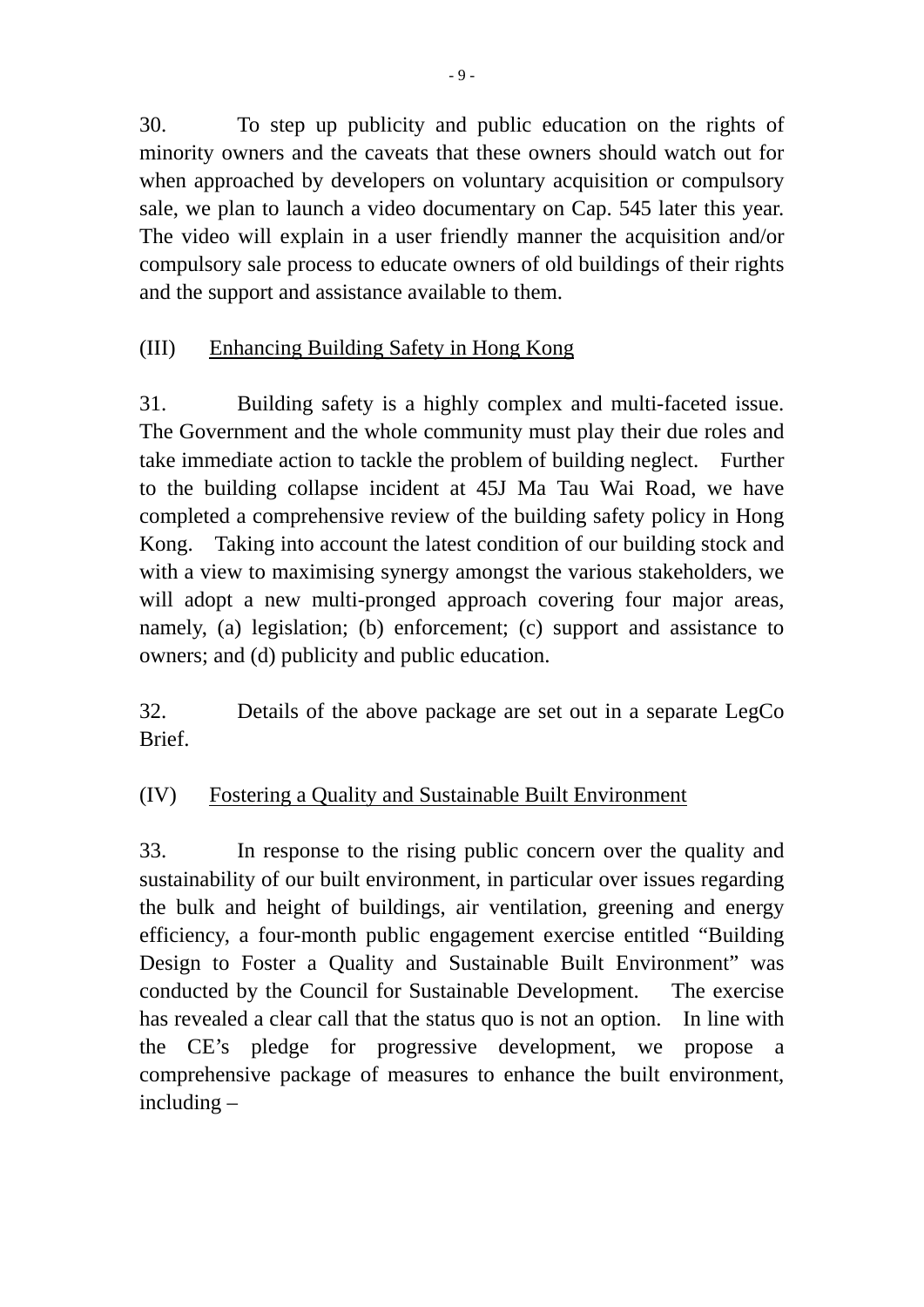- (a) *sustainable building design requirements* requiring building separation, setback and greenery to promote ventilation and mitigate urban heat island effect;
- (b) *GFA concessions* imposing an overall cap on GFA concessions granted and reducing GFA concessions for individual green/amenity features and car parks to control building bulk and height; and
- (c) *energy efficiency of buildings* introducing measures to enhance building energy efficiency standards.

34. Details of the above measures and implementation are set out in a separate LegCo Brief.

## (V) Harbourfront Enhancement

35. We will continue to strengthen our work on harbourfront planning and implement harbourfront enhancement initiatives for public enjoyment. Harbourfront enhancement projects completed in 2010 so far include Kwun Tong Promenade Stage 1, the park area of Sun Yat Sen Memorial Park in Sheung Wan, temporary waterfront promenade along the eastern part of the ex-North Point Estate site and the Tsing Yi Northeast Park. Furthermore, to allow the public an early access to the Central harbourfront and increase its vibrancy, we have embarked on the works of an advance promenade at Site  $7<sup>1</sup>$  (works are expected to complete by early 2012) and started the planning of Site  $4^2$  development. A Harbourfront Signage Scheme cum Logo Design Competition is also under way. The new signage and logos to be put up will help to enhance accessibility of the harbourfront at both sides of the Victoria Harbour. We will continue to work in partnership with the newly-established Harbourfront Commission which has succeeded the work of the former Harbour-front Enhancement Committee.

 $\overline{a}$ 1 A continuous waterfront promenade with attraction nodes including plazas, viewing platforms etc. will be provided at Site 7.

<sup>2</sup> Site 4 is proposed as a "Harbour Place" to provide waterfront-related commercial and leisure uses to complement the waterfront promenade as well as to provide an anchor at the harbourfront, thereby adding vibrancy and a diversity of waterfront experience.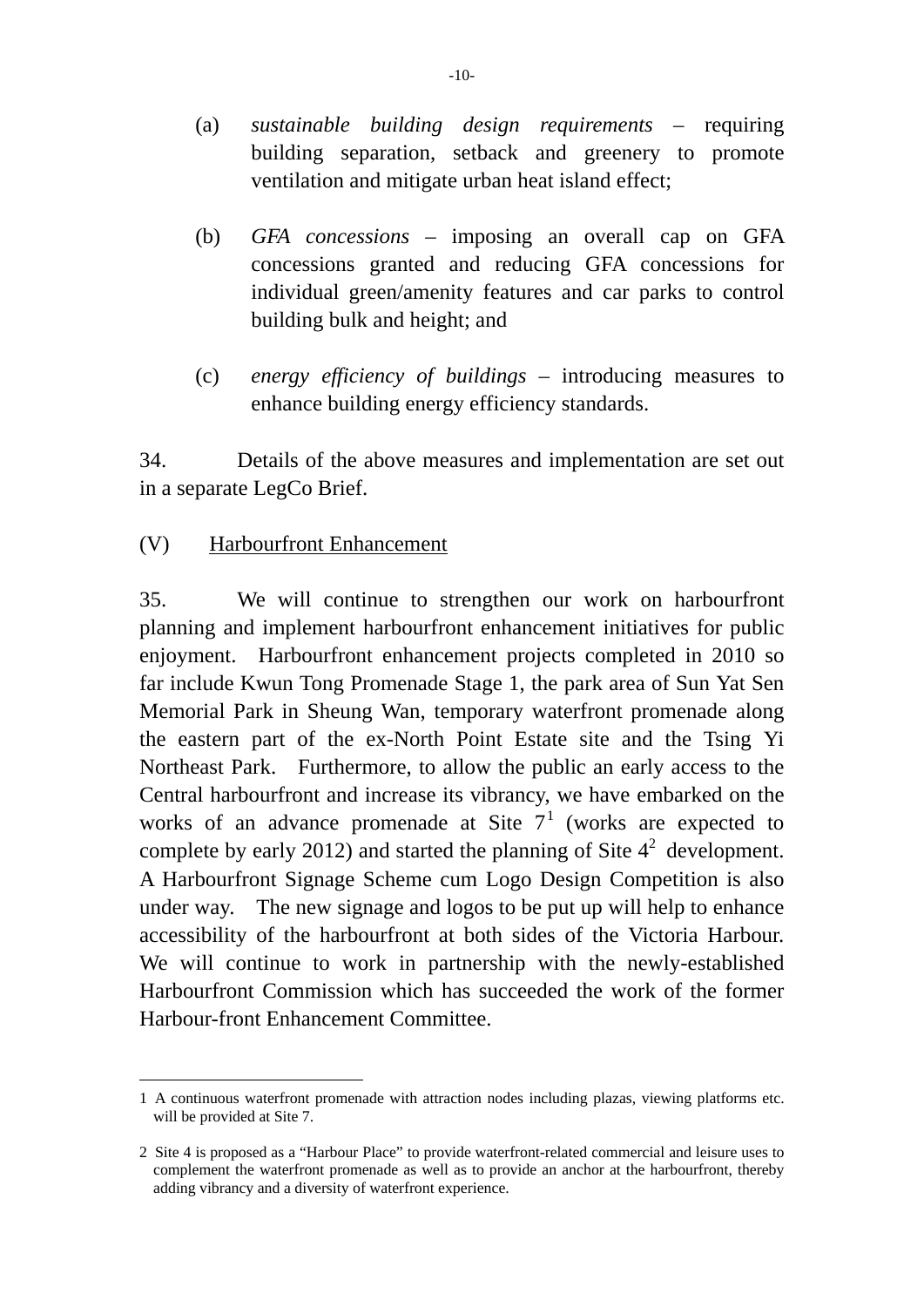### (VI) Conserving Central

36. In his 2009-10 Policy Address, the CE announced the "Conserving Central" initiative, which comprises eight innovative projects to preserve many of the important cultural, historical and archaeological features in Central while adding new life and vibrancy to the area. The implementation progress of these projects is set out at **Annex 3**.

## (VII) Heritage Conservation

37. In the past year, apart from taking forward the heritage conservation projects under the "Conserving Central" initiative, we made good progress with other initiatives on heritage conservation. In the Government domain –

- (a) All of the six revitalisation projects under Batch I of the Revitalising Historic Buildings Through Partnership Scheme (the Revitalisation Scheme) have obtained funding for project implementation. The works for revitalising the former North Kowloon Magistracy as the Savannah College of Art and Design Hong Kong (SCAD-HK) campus was completed in July 2010 and the school started operation in September 2010. The works for revitalising the old Tai O Police Station as a boutique hotel commenced in March 2010 for completion in August 2011. The site works of the Fong Yuen Study Hall, the former Lai Chi Kok Hospital, Lui Seng Chun and Mei Ho House are scheduled to commence by the end of this year for completion in 2011 to 2012;
- (b) We announced the results of Batch II of the Revitalisation Scheme in September 2010. Three projects proposed by non-profit-making organisations were selected to preserve and revitalise the Old Tai Po Police Station, the Blue House Cluster and the Stone Houses; and
- (c) Since the announcement of the preliminary grading of 1 444 historic buildings proposed by the Antiquities and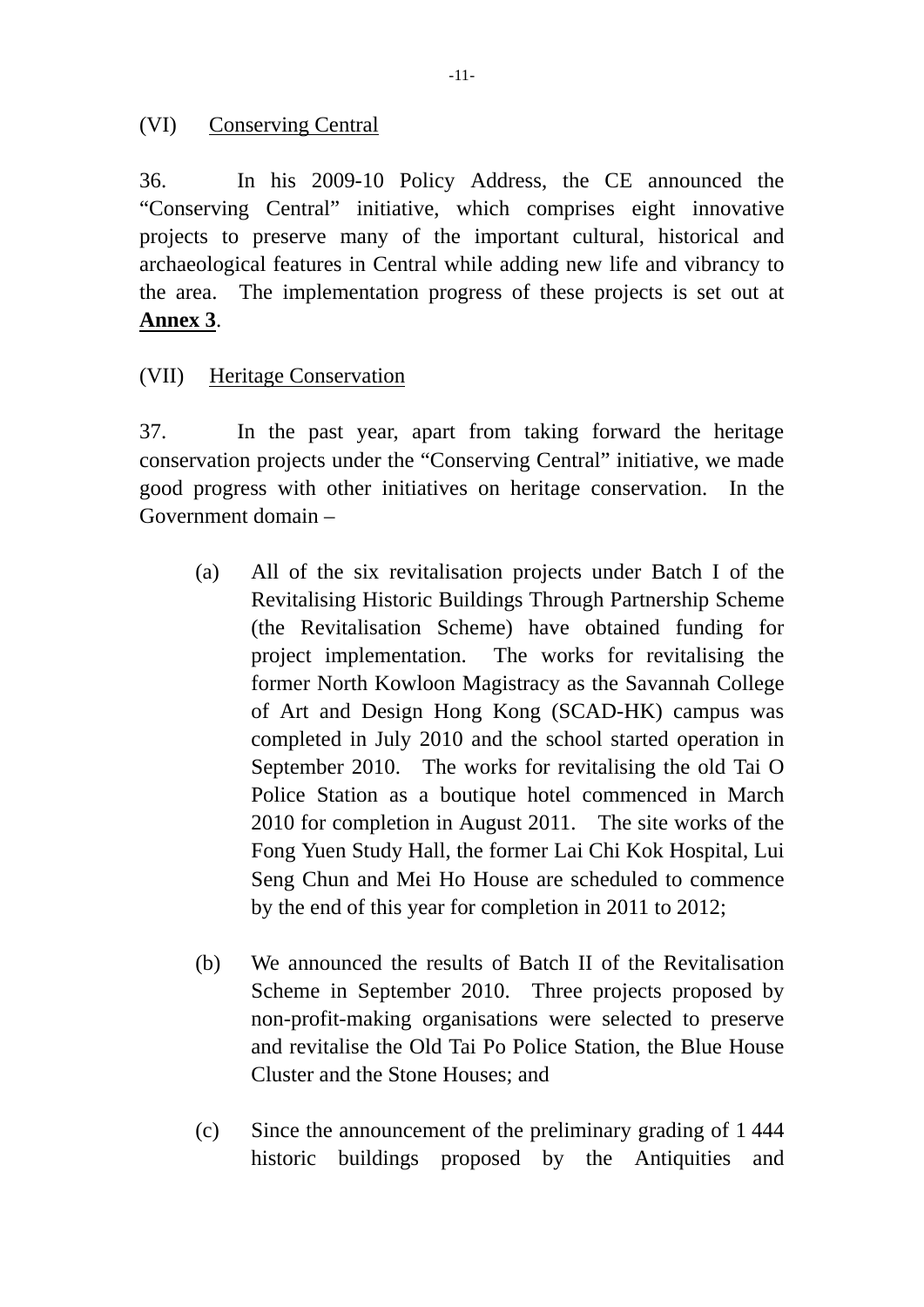Monuments Offices in March 2009, about 960 responses (including verbal and written comments) have been received from the public and owners. Up to September 2010, the Antiquities Advisory Board (AAB) has confirmed the grading of over 1 000 historic buildings. Discussion with the owners and related work for confirmation of the grading of the remaining cases of the 1 444 historic buildings will continue. AAB will proceed with the grading exercise step-by-step, and will flexibly consider the new items proposed by the public for grading.

38. In the private domain –

- (a) Following the launching of the Financial Assistance for Maintenance Scheme in August 2008, we have approved nine applications and are now processing another seven; and
- (b) With the approved minor relaxation of plot ratio, the front portion of a 4-storey shophouse, a Grade 3 historic building, at 179 Prince Edward Road West will be preserved under a conservation-cum-hotel development proposal. The second floor of the preserved portion will be converted into a display area for displaying the history of the building and the district for free public access.

39. In 2010, the Commissioner for Heritage's Office has organised a series of public education programmes and activities with the objective of encouraging wider participation by different community groups in heritage conservation. For instance, a series of guided heritage tour targeting low-income families and the disabled are being organised. In addition, a roving exhibition to promote heritage tourism will be launched in December 2010. We shall continue with these efforts in the coming year.

### (VIII) Greening, Landscape and Tree Management

40. Pursuant to the recommendation in the "Report of the Task Force on Tree Management – People, Trees, Harmony" published in June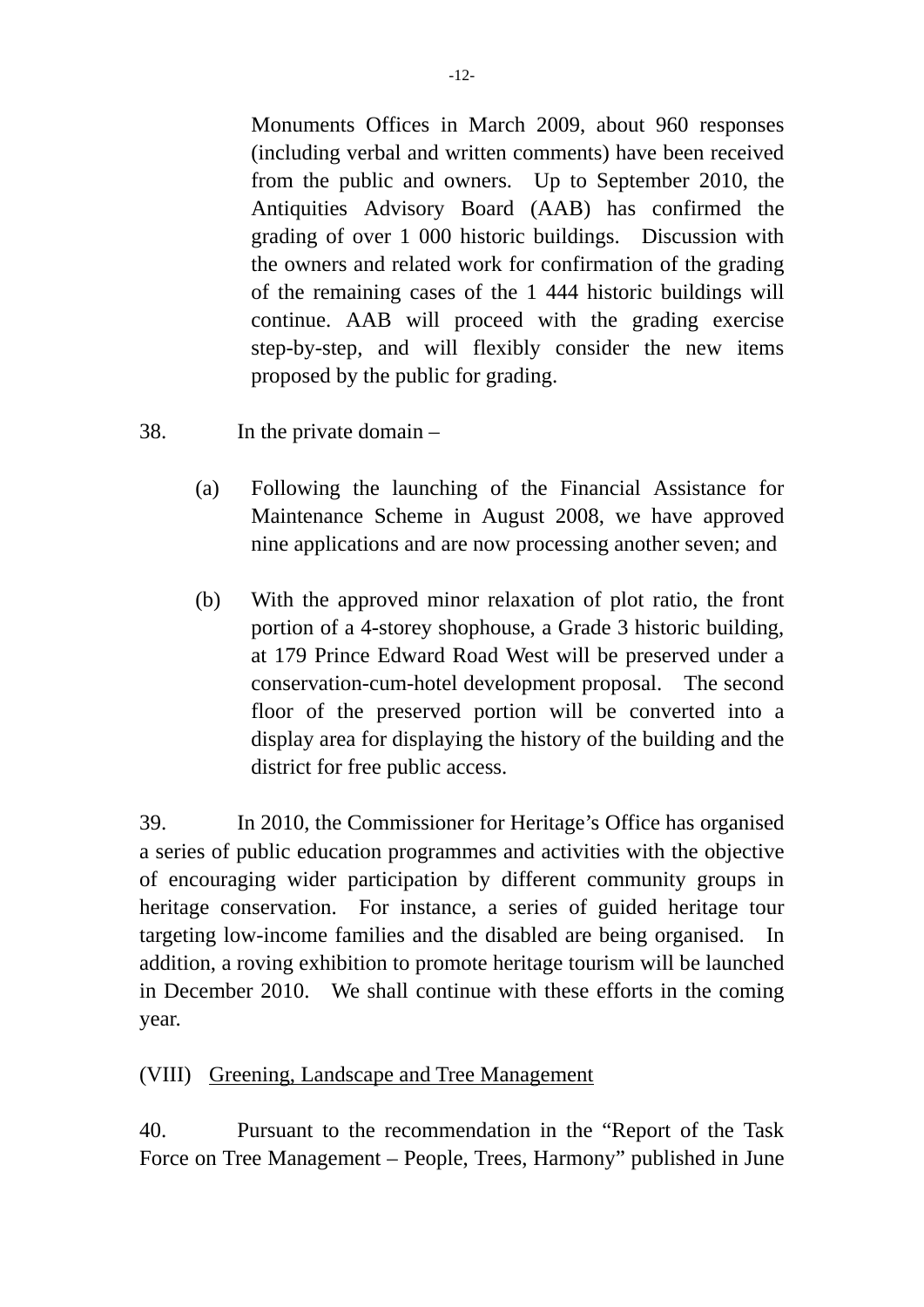2009, the Greening, Landscape and Tree Management (GLTM) Section was established under the Works Branch of DEVB in March 2010 to champion a new, strategic policy on greening, landscaping and tree management, with a view to achieving the sustainable development of a greener environment for Hong Kong.

41. The GLTM Section is underpinned by the Greening and Landscape Office (GLO) and the Tree Management Office (TMO). The GLO is responsible for central coordination of Government's greening and landscape planning and design efforts while the TMO advocates the adoption of a professional approach to tree management among tree management departments and in the community at large. Each with its focus and priority tasks, the two offices work in close co-operation to promote a holistic greening approach embracing adequate space allocation for new planting, proper selection of planting species as well as quality landscape design and planting practices in the upstream and proper vegetation maintenance in the downstream, with due emphasis on protection of public safety as a priority consideration.

42. Government attaches importance to enhancing the quality of tree management work in our tree management departments in order to better protect public safety. Apart from raising the professional standard in tree care work through enhanced training, research and promulgation of best practices, the TMO will step up audit checks of the tree inspection records prepared by tree management departments and carry out on-site audit inspections. Tree risk management efforts, with priority given to trees in areas with high vehicular and high pedestrian flow, will continue beyond the rainy season.

43. In view of the large volume of trees in Hong Kong, we will enhance community involvement in the surveillance of trees through co-operation with District Councils, schools and non-governmental organizations. We will provide district-based training seminars to local residents, mutual aid committees, owners' incorporation, etc. We will also appeal for the support of the Green Ambassadors and Tree Volunteers recruited by the Leisure and Cultural Services Department in implementing this initiative. In addition, we are working closely with various non-governmental organisations to engage students and young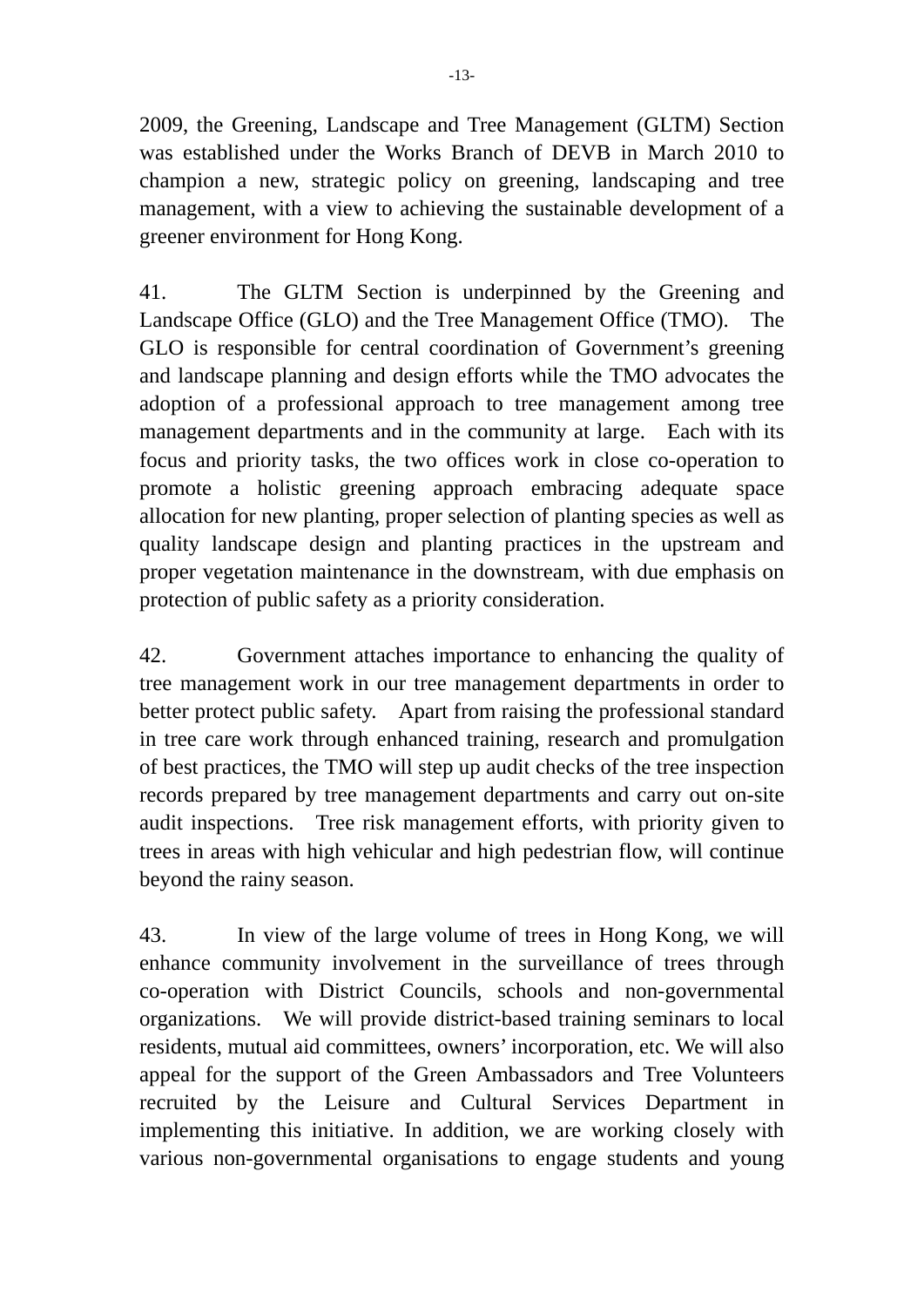people in support the Government's tree management work at the local level.

## (IX) Lift Safety

44. The spate of lift incidents in recent years has heightened public concern over lift safety. We have implemented a multi-pronged package of improvement measures to enhance lift safety. These measures include the enhancement of the Code of Practice for Lift Works, disclosure of contractors' performance, stepping up inspections and enhancing publicity. We will continue to monitor the operation and maintenance of lifts and the progress in taking forward the improvement measures.

45. To further enhance the safety of lifts and escalators, we are drafting a new bill with a view to introducing it into the Legislative Council in 2011. Upon enactment of the new legislation, we will repeal the Lifts and Escalators (Safety) Ordinance (Cap. 327). The legislative proposals include the introduction of a registration system for lift and escalator workers, upgrading the qualification requirements for registered lift and escalator engineers, streamlining the regulatory processes and raising the level of penalty and sanctions. We obtained general support from the community for these legislative proposals in the public consultation conducted earlier.

# (X) Total Water Management

46. Fresh water is a scarce resource. From a sustainability perspective, water conservation is one of the fundamental elements to ensure a reliable and sufficient water supply to the people in Hong Kong. Against this backdrop, we launched a Total Water Management Strategy in 2008 with the aim to manage the demand and supply in an integrated, multi-sectoral and sustainable manner.

47. In regard to water demand management, we have stepped up public education on water conservation. Amongst others, we have been implementing a voluntary "Water Efficiency Labelling Scheme" (WELS) to promote awareness of the public in respect of the level of water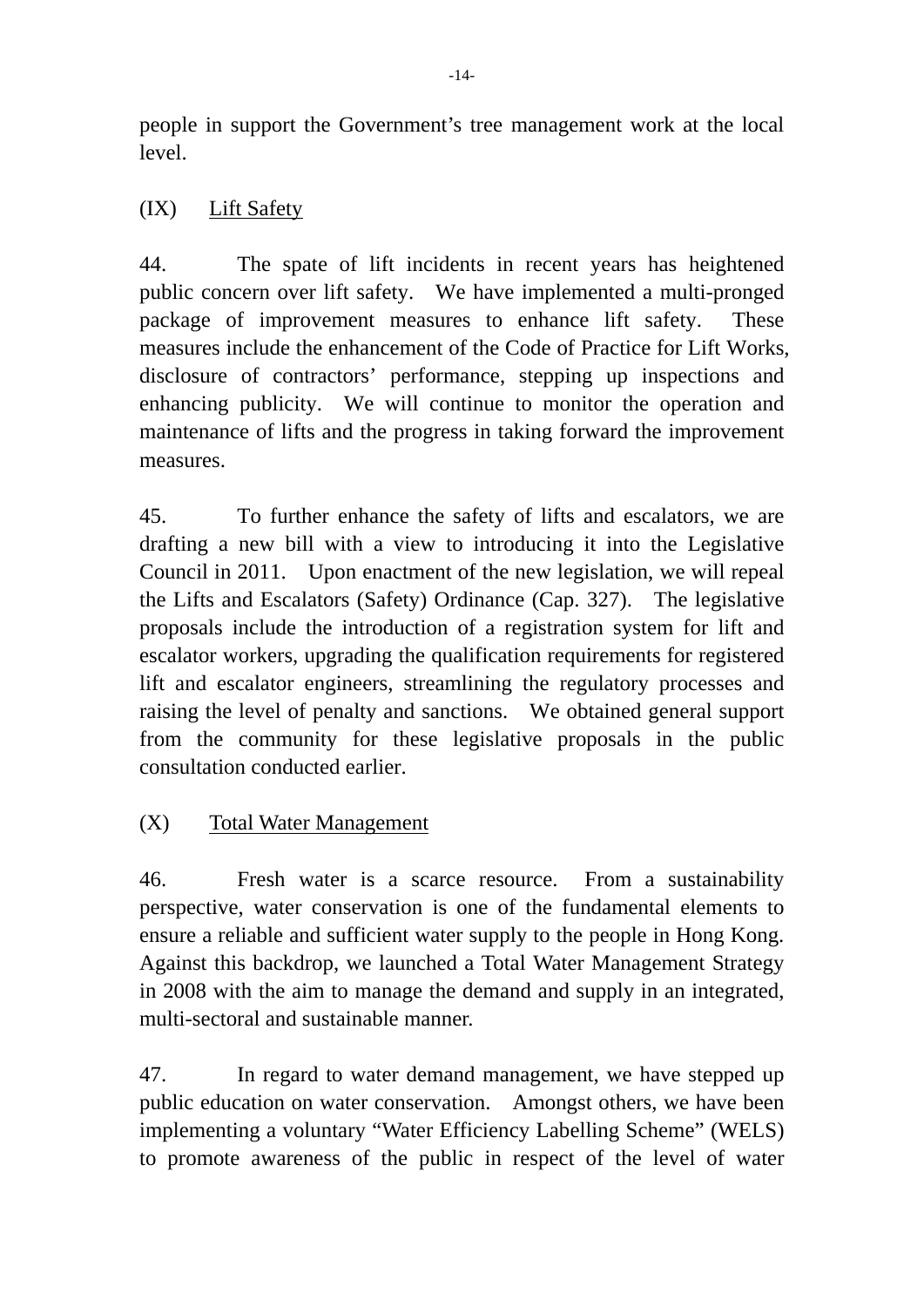consumption and efficiency of water-using fixtures and appliances. This will facilitate proper choice of water-efficient products by the public to promote water conservation. The WELS is being implemented in phases for different water-using fixtures and appliances. The first phase for bathing showers was launched in September 2009. The second phase for taps was launched in September this year. The next phase, which will cover washing machines, will be implemented in early 2011.

## (XI) Flood Prevention

48. As a continuing commitment to provide flood relief infrastructures, we will formulate a flood prevention scheme for the provision of an underground stormwater storage tank in the in-field of Happy Valley Racecourse to relieve the flooding risks in Happy Valley and the adjacent areas. In taking forward this project, we will tap on the experience gained in the flood storage schemes in Mong Kok and Sheung Wan. We plan to seek funding approval for the project in the 2010-11 legislative session.

(XII) Sustainable Development for Construction - Low Carbon Construction

49. Climate change poses an unprecedented global challenge for all, including the construction industry. With a view to reducing greenhouse gas emissions in construction and setting an example for others to follow, we plan to embark on a study on the adoption of low carbon construction measures in the delivery of public works projects.

# **CONCLUSION**

50. We welcome Members' feedback and undertake to work closely with LegCo in taking forward DEVB's policy initiatives. In the next three months, we aim to further discuss with the LegCo Panel on Development and the Subcommittee on Building Safety and Related Issues on the following items –

Urban Renewal Strategy Review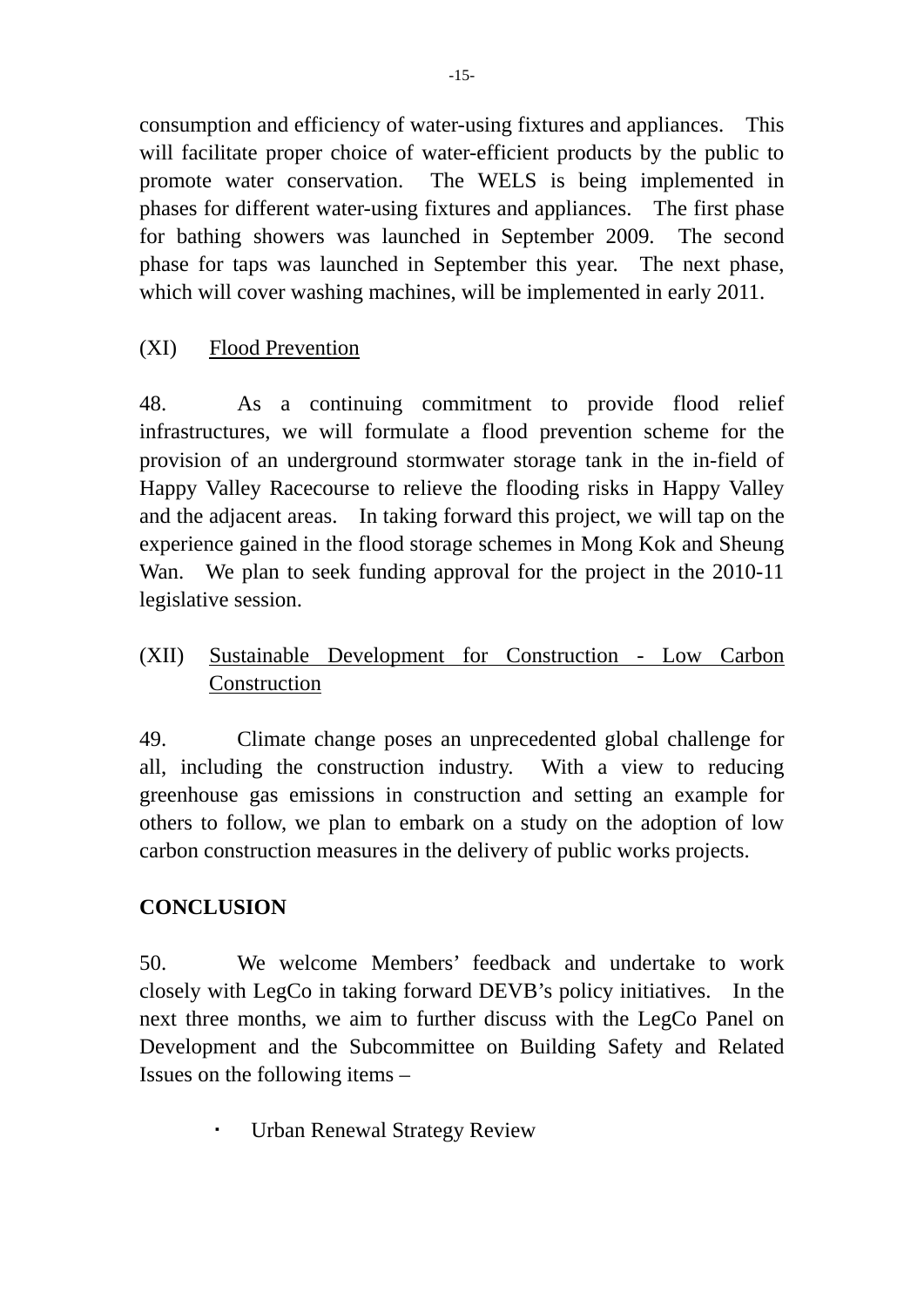- Redevelopment Scheme of West Wing, Central Government **Offices**
- Planning and Engineering Study on Development of Lok Ma Chau Loop - Investigation - Preliminary Outline Development Plan and Stage 1 Public Engagement
- Package of measures to enhance building safety (including consolidation of financial assistance schemes for building owners)
- Progress of various heritage conservation projects
- Kai Tak Development Progress Report
- Liantang/Heung Yuen Wai Boundary Control Point and associated works – detailed investigation and design

**Development Bureau 13 October 2010**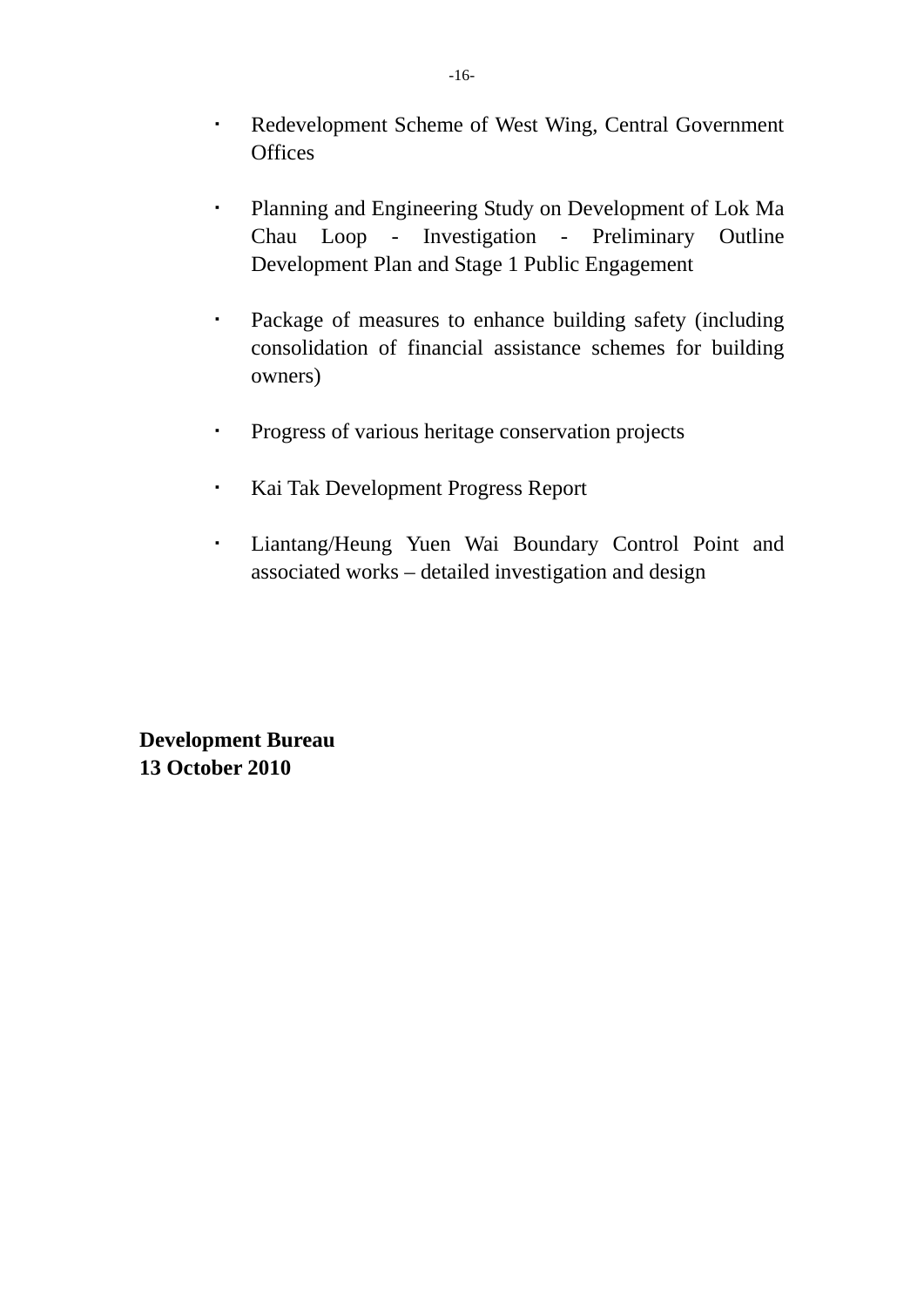### **Annex 1**

## **List of DEVB's Initiatives in the 2010-11 Policy Agenda**

 A list of DEVB's initiatives in the 2010-11 Policy Agenda is appended below. We have 12 new initiatives and 42 on-going initiatives mainly under the two themes of "Developing the Infrastructure for Economic Growth" and "Quality City And Quality Life".

### **Developing the Infrastructure for Economic Growth**

#### **New Initiatives**

We will:

 *Work closely with the Mainland authorities under the Mainland and Hong Kong Closer Economic Partnership Arrangement (CEPA) framework for early implementation of a pilot to seek further market access for Hong Kong enterprises to establish construction and related engineering business in Guangdong Province.* 

## **On-going Initiatives:**

We are:

- *Continuing with a package of new measures until 31 March 2013 to facilitate wholesale conversion or redevelopment of private industrial buildings to provide suitable premises and land to meet Hong Kong's changing economic and social needs. We will also review in the coming year the effectiveness of the new measures.*
- *Conducting strategic planning and technical studies to facilitate effective use of underground space through enhanced and planned use of rock caverns as part of Hong Kong's pursuit of sustainable development.*
- *Continuing to enhance our capability to resolve cross-bureau and cross-departmental issues relating to major infrastructure, to conduct public engagement at an early stage, and to address strategic issues which might impede progress in the major infrastructure projects.*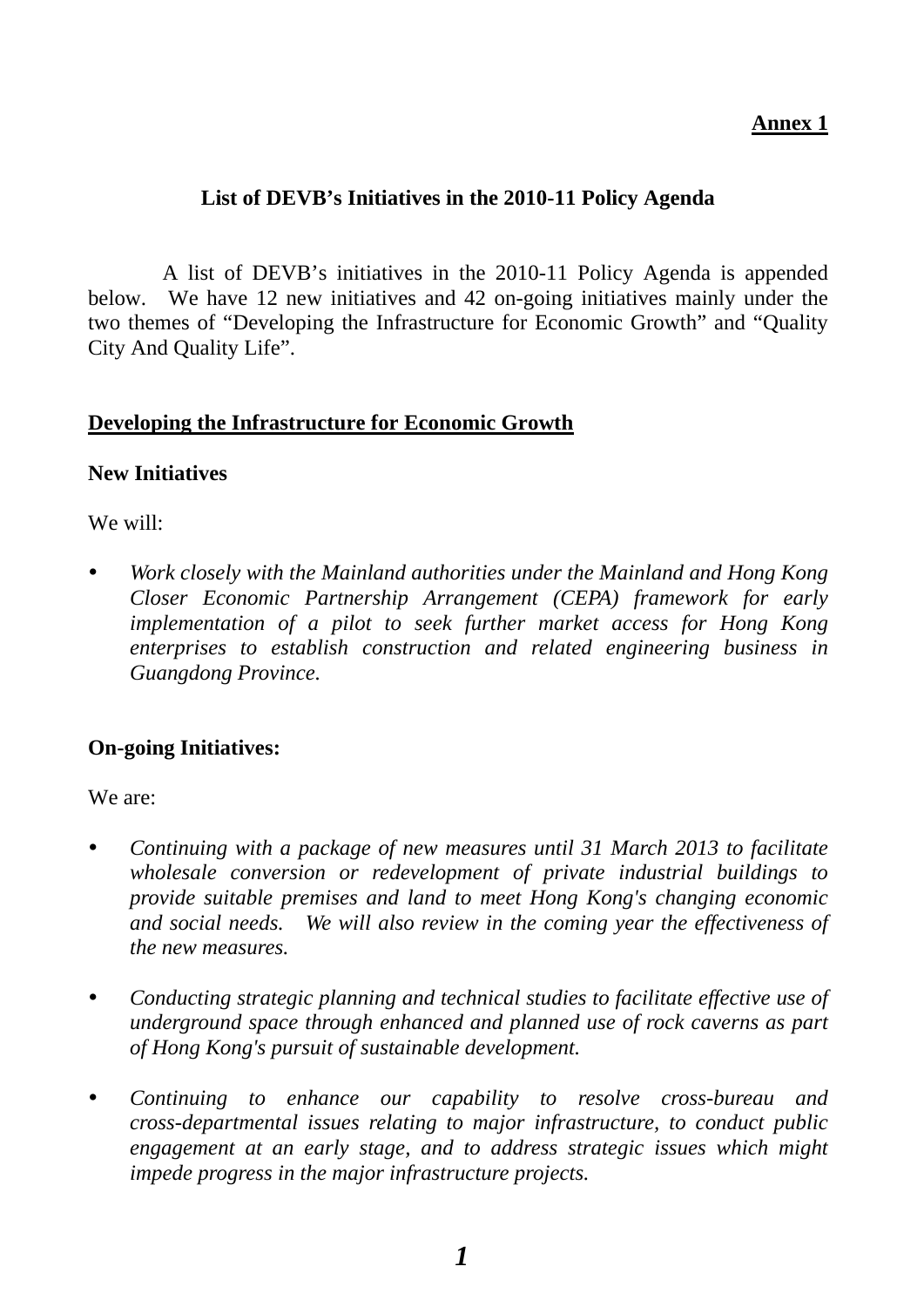- *Collaborating with the Construction Industry Council (CIC) and key stakeholders to monitor the manpower situation in the construction industry and to implement strategies to enhance the manpower resources in individual sectors of the industry to meet the demand for the implementation of the upcoming infrastructure projects.*
- *Continuing with the detailed engineering study and preliminary design for the Liantang/Heung Yuen Wai Boundary Control Point and passenger building as well as the access road network.*
- *Continuing with the North East New Territories New Development Area (NDA) Planning and Engineering Study comprising Kwu Tung North, Fanling North and Ping Che/Ta Kwu Ling NDAs for completion by 2011 with a view to providing housing land and land to meet other land use requirements in the future. We also target to commence the Hung Shui Kiu NDA study in 2011.*
- *Co-operating closely with the Shenzhen Municipal Government through the "Hong Kong-Shenzhen Joint Task Force on Boundary District Development" in jointly undertaking the Planning and Engineering Study on Development of Lok Ma Chau Loop to explore the feasibility of developing the Lok Ma Chau Loop, with higher education as the leading land use, complemented with hi-tech R&D facilities as well as cultural and creative industries. We aim to complete the Study in 2012. The Joint Task Force will continue to steer further research and planning work on other cross-boundary development issues like border crossings and the development of the boundary areas.*
- *Continuing to press ahead with the implementation of mega projects essential to Hong Kong's economic development through close supervision at a high level. A dedicated Kai Tak Office has been established to lead and oversee the co-ordination and implementation of Kai Tak Development.*
- *Continuing to work closely with the CIC to pursue initiatives for improving the standards of the construction industry, in particular on promoting construction site safety.*
- *Working closely with the Construction Workers Registration Authority to facilitate registration of construction workers and implementation of prohibition in phases.*
- *Strengthening collaboration with the Mainland authorities to assist the local construction industry in exploring business prospects and extending the scope of mutual recognition of professional qualifications under CEPA, and with Mainland cities in the secondment of graduate trainees to encourage exchange of talent and enhance co-operation.*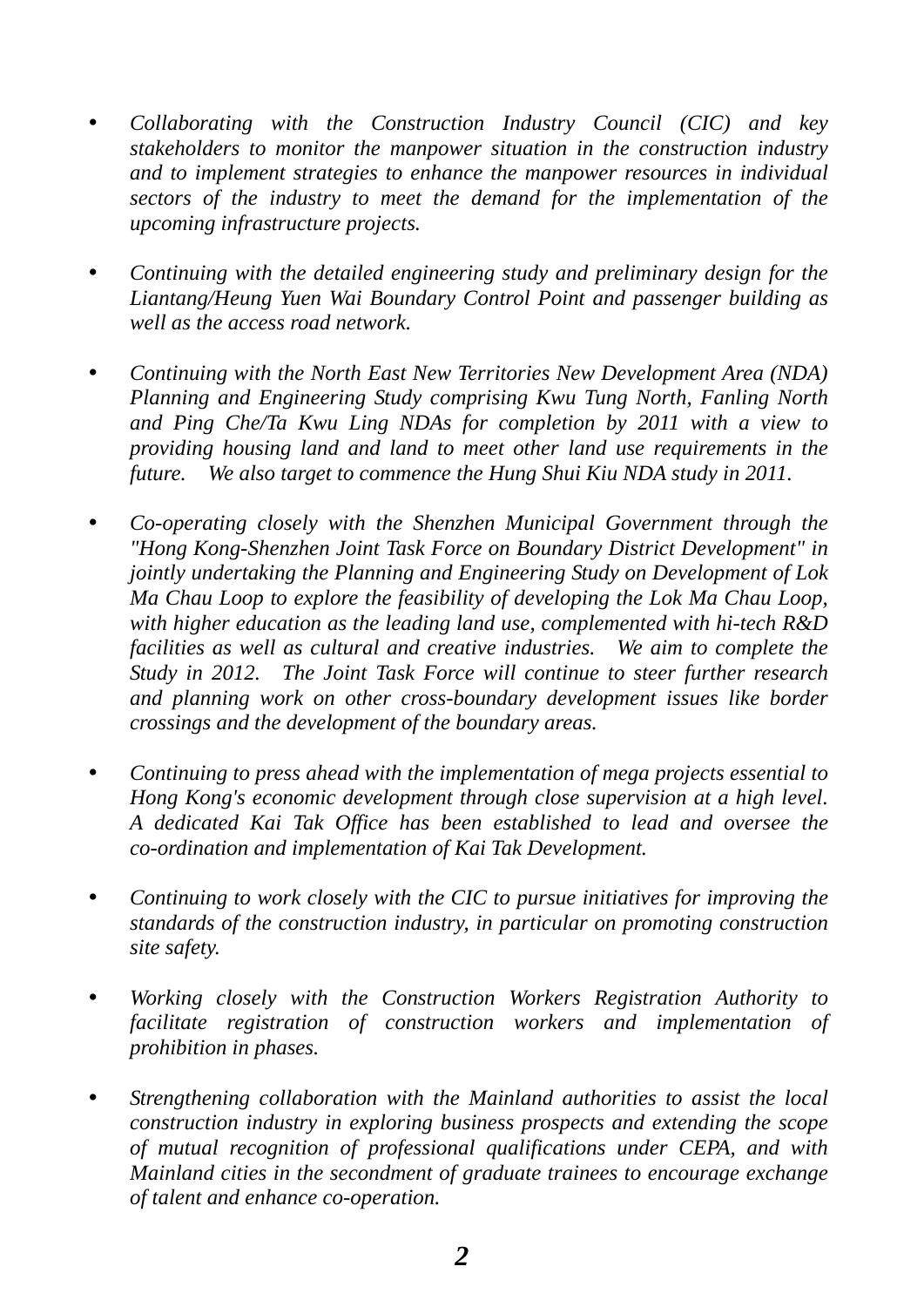- *Continuing to engage the key stakeholders to refine the proposed amendments to the Land Titles Ordinance.*
- *Progressively implementing the proposals for Tai O under the "Revised Concept Plan for Lantau" in support of a balanced and co-ordinated development of Lantau.*
- *Continuing to work with the Hong Kong Housing Society (HKHS) to bring to fruition its senior citizens housing project at Area 115 of Tin Shui Wai, and taking forward HKHS's short term land use project in the remaining portion of Area 112, including a vocational training centre to be operated by the Vocational Training Council.*

## **Quality City And Quality Life**

## **New Initiatives:**

We will:

- *Put in place a new Urban Renewal Strategy following the two-year extensive public engagement process and consult the public on its proposed text before finalisation of the new Strategy.*
- *Set up a pilot District Urban Renewal Forum to implement a bottom-up, district-based approach in urban renewal.*
- *Commission a pilot mediation scheme to encourage parties involved in or contemplating applications for compulsory sale for development under the Land (Compulsory Sale for Redevelopment) Ordinance (Cap. 545) to undertake mediation.*
- *Introduce legislative amendments to enhance safety of advertising signboards and subdivided units.*
- *Take rigorous enforcement actions against unauthorised building works and respond efficiently to complaints against contraventions of the Buildings Ordinance.*
- *Together with the Hong Kong Housing Society and Urban Renewal Authority, provide one-stop comprehensive building maintenance advice and assistance to building owners.*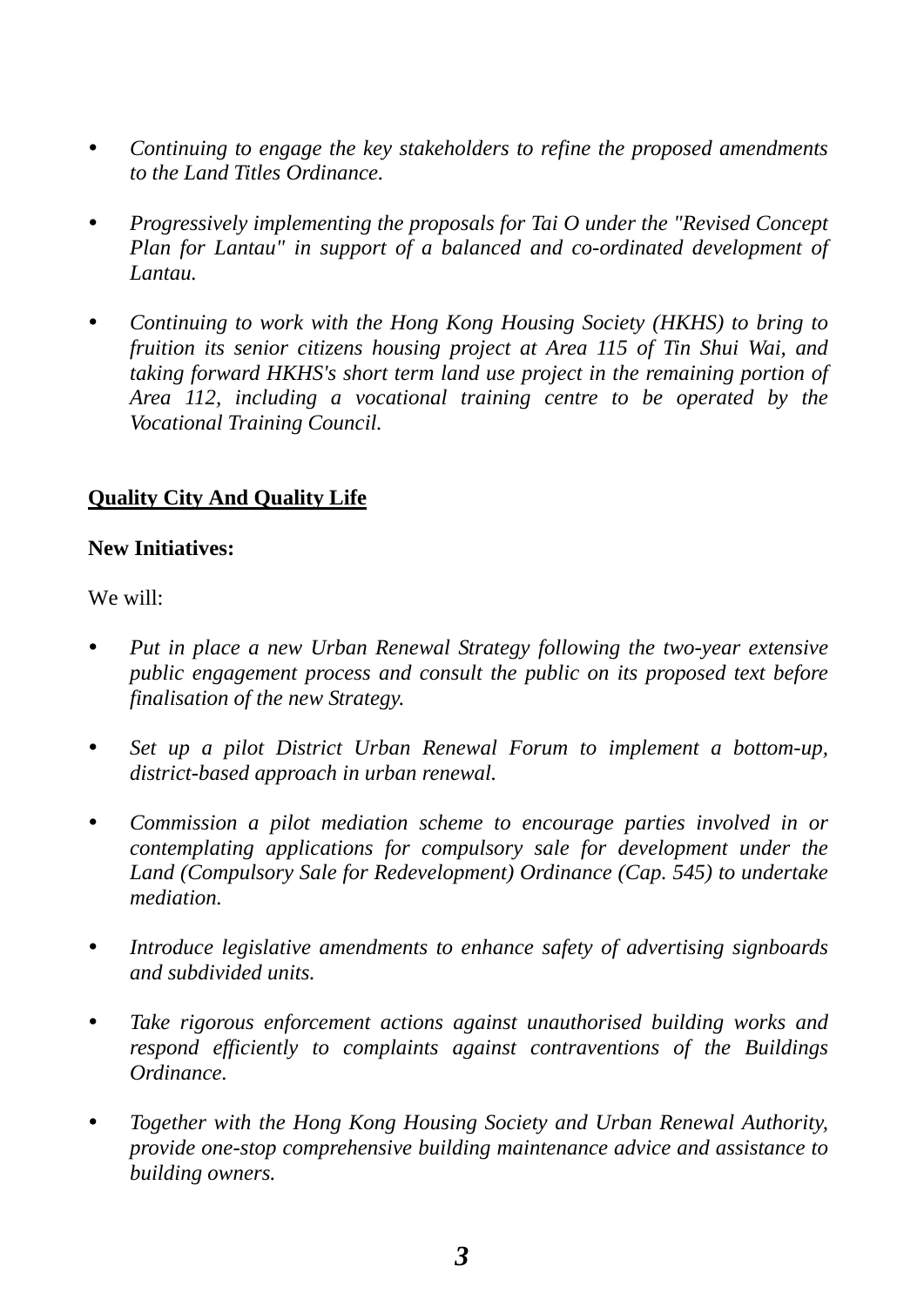- *Introduce a package of measures to enhance building design to foster a quality and sustainable built environment.*
- *Enhance community involvement in surveillance of trees in Hong Kong through co-operation with District Councils, schools and non-government organisations (NGOs) so as to protect public safety.*
- *Establish an education centre to step up the promotion of water conservation through the provision of education resources to the community.*
- *Formulate a flood prevention scheme for the provision of an underground stormwater storage tank to relieve the flooding risks in Happy Valley and adjacent areas.*
- *Commence a study on the adoption of low carbon construction measures in the delivery of public works projects.*

## **On-going Initiatives:**

We are:

- *Assessing the submissions received for transforming the former Police Married Quarters on Hollywood Road (i.e. the original site of the Central School) into a creative industries landmark. We will work closely with the selected non-profit-making organisation (NPO) and the local creative industries to implement the revitalisation project.*
- *Continuing to improve the greening, landscape and tree management regime through the adoption of a holistic approach embracing quality landscape planning and design in the upstream to professional vegetation management in the downstream, effective steer and co-ordination across departments in tree management, enhancement of professional expertise and increased community involvement.*
- *Continuing to monitor the efficiency and effectiveness of the enhanced minor works delivery system.*
- *Drafting a bill to enhance the safety of lifts and escalators and the new Ordinance will repeal in whole the existing Lifts and Escalators (Safety) Ordinance (Cap. 327).*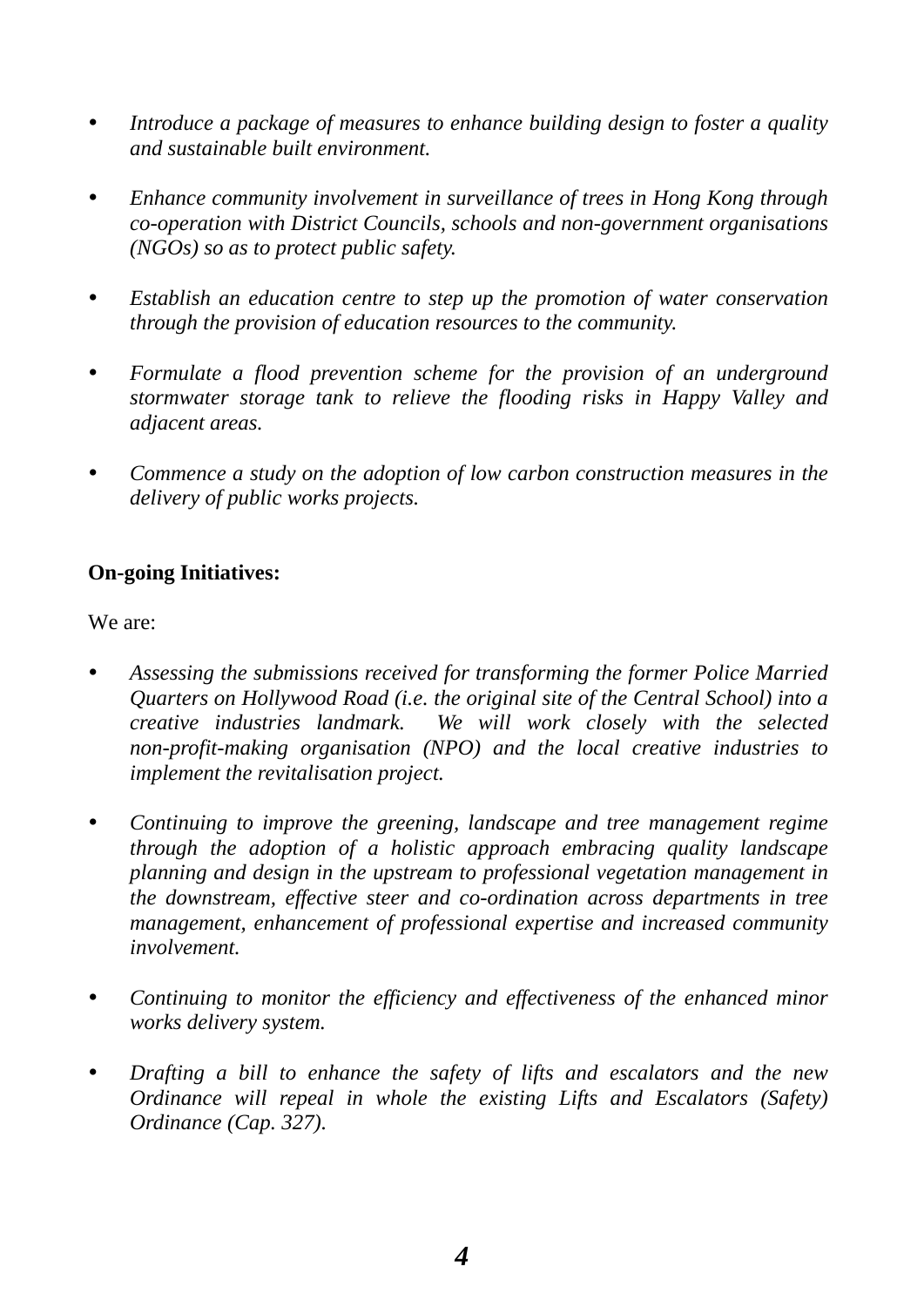- *Continuing with the implementation of the "Water Efficiency Labelling Scheme" (WELS) to promote public awareness of water conservation and facilitate users' choice of water efficient plumbing fixtures and appliances.*
- *Working closely with the selected NPOs to implement projects in the first and second batches of buildings under the "Revitalising Historic Buildings Through Partnership Scheme".*
- *Proceeding to invite commercial tenders for the revitalisation and adaptive re-use of the Haw Par Mansion.*
- *Taking forward the conservation and revitalisation of the Central Police Station Compound in partnership with the Hong Kong Jockey Club based on a revised conceptual design.*
- *Continuing with the development of a comprehensive cycle track network in the New Territories to improve the quality of living.*
- *Continuing to press ahead with the detailed design and construction works for the comprehensive water mains replacement and rehabilitation programme.*
- *Continuing with the decking and/or landscaping of 16 sections of nullahs with a view to completion by 2014 to improve the living environment.*
- *Carrying out the preliminary design of the improvement work for the Yuen Long Town Centre Nullah to enhance the local environment quality and the ecological value of the nullah.*
- *Continuing to promote the wider use of energy efficient devices and adoption of renewable energy systems in public works projects.*
- *Implementing the greening works recommended in the Greening Master Plans (GMPs) for remaining urban areas, and proceeding with the preparation of GMPs for the New Territories.*
- *Promulgating a set of clear and practicable guidelines for the better provision of public open space in private developments.*
- *Developing a performance-based regulatory system to facilitate modern and innovative building design.*
- *Implementing the minor works control system in accordance with the Buildings (Amendment) Ordinance 2008 and the Building (Minor Works) Regulation to streamline statutory procedures for processing minor works in private buildings*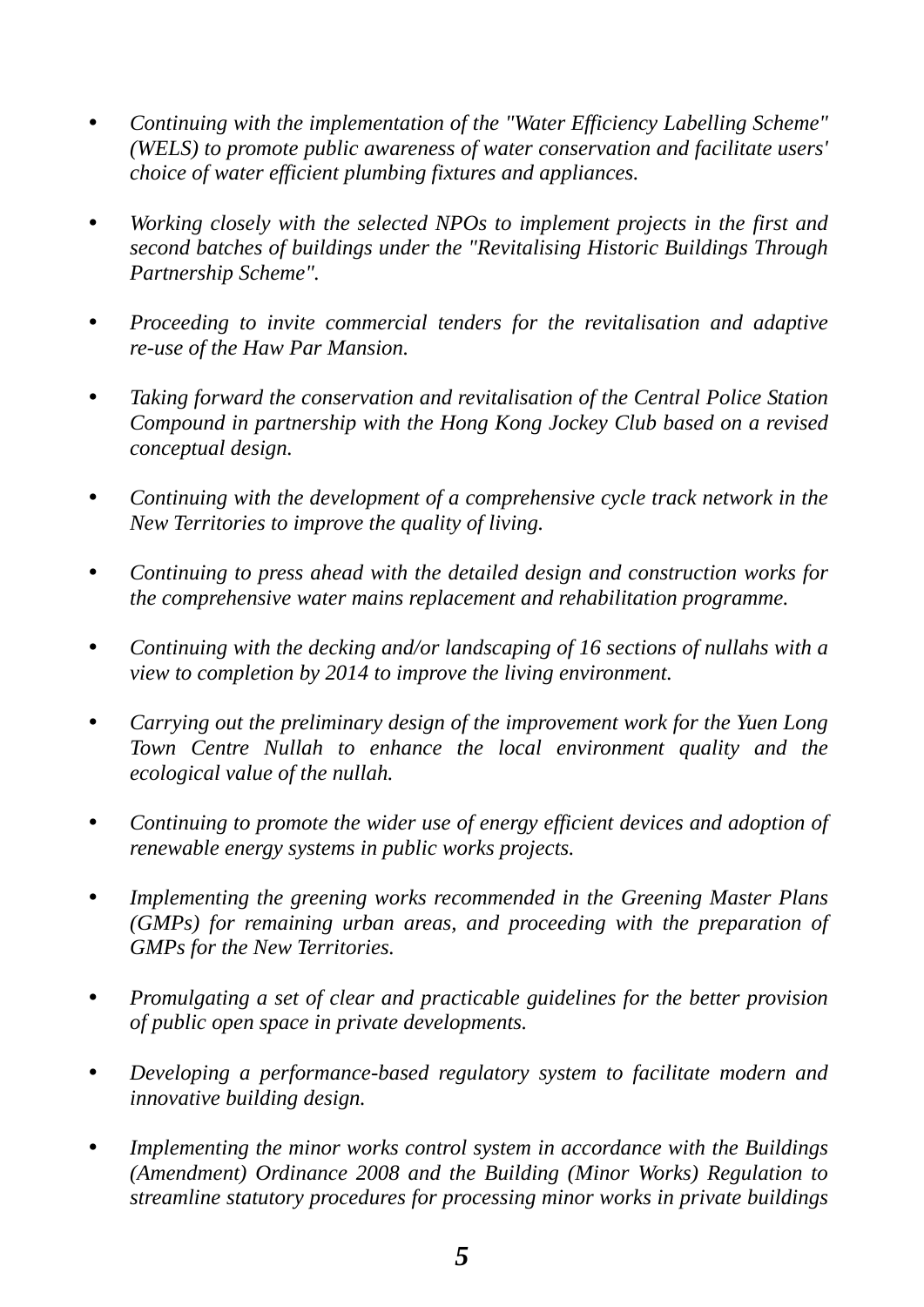*in order to improve building control and building safety.* 

- *Working closely with the Legislative Council in the examination of the Buildings (Amendment) Bill 2010 for introducing a mandatory building inspection scheme and a mandatory window inspection scheme to require private building owners to inspect their buildings and windows regularly with an aim to implement the two schemes as early as possible.*
- *Continuing to work closely with the Hong Kong Housing Society and the Urban Renewal Authority (URA) to assist owners in need to carry out repair and maintenance works, including the \$2.5 billion "Operation Building Bright". We are also continuing our efforts to enhance building management and maintenance of private buildings through public education, publicity and participation of professional bodies.*
- *Implementing the flood prevention programme to enhance the protection level in flood prone areas and aiming to complete the review of the Drainage Master Plans for northern and northwestern New Territories in 2011.*
- *Continuing with the Landslip Prevention and Mitigation Programme to upgrade and landscape government man-made slopes, mitigate the landslide risk of natural terrain with known hazards, and conduct safety screening studies for private slopes.*
- *Continuing to work closely with the URA on area improvement schemes in Wan Chai and Mong Kok aimed at preserving local characteristics as well as beautifying the areas.*
- *Continuing the review of outline zoning plans to stipulate building height control and impose/revise relevant planning parameters where justified to lower the development intensity, with a view to improving the living environment.*
- *Finalising the revised scheme of property development of a reduced development intensity at Yuen Long Station along the West Rail.*
- *Strengthening our work on harbourfront planning and implementing harbourfront enhancement initiatives for the enjoyment of our residents and visitors alike, as well as ensuring that our planning, land use and urban design are in line with our stated mission to protect the Victoria Harbour, in collaboration with the Harbourfront Commission and the wider community.*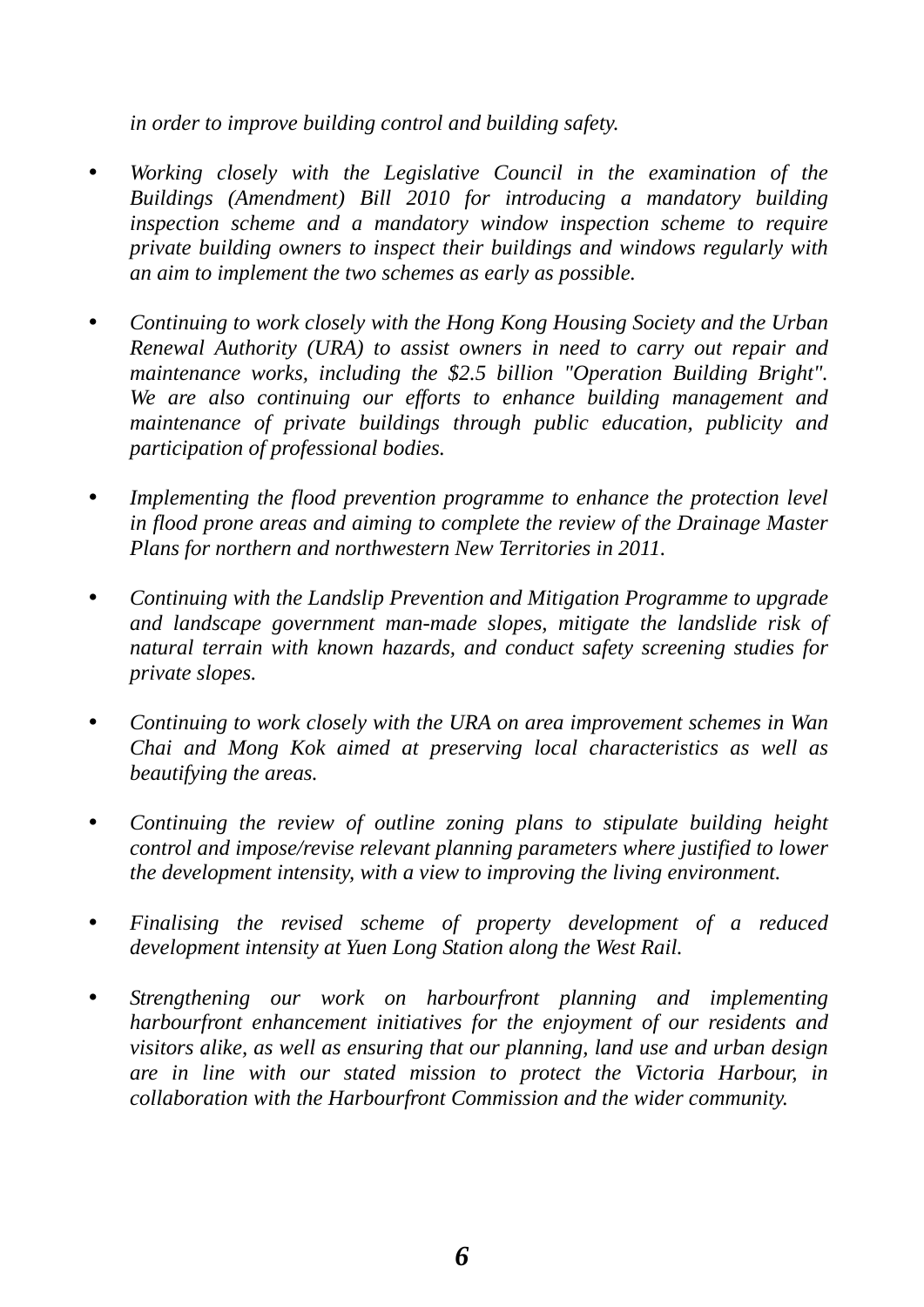*Providing one-stop advisory and co-ordination services through the Development Opportunities Office to land development proposals by NGOs and the private sector that will bring broader economic and social benefits to society.* 

## **Developing Democracy And Enhancing Governance**

### **On-going Initiatives:**

*We are:* 

- *Continuing to review the small house policy with a view to formulating preliminary proposals for more in-depth discussion and continuing with the implementation of a set of streamlined procedures to expedite the processing of small house applications.*
- *Continuing to implement a Dedicated Team in the District Lands Office (Hong Kong West and South) for handling lease modification and land exchange applications; to centralise premium determination of high impact cases at the Lands Department Headquarters; and continuing to find ways to expedite the processing of land transactions.*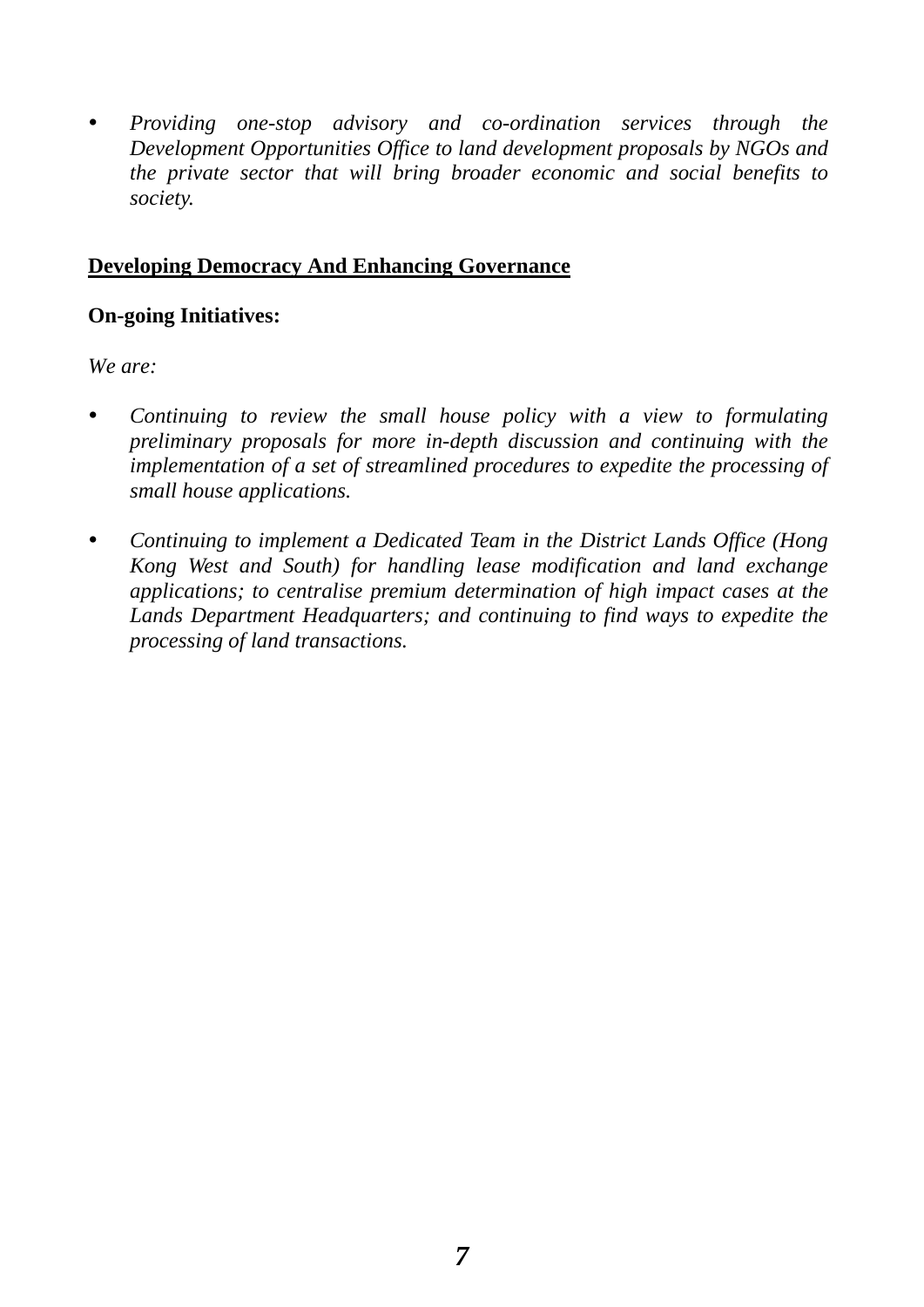### **Annex 3**

### **Conserving Central : Implementation Progress**

 The implementation progress of the eight projects under the 'Conserving Central' initiative is set out below –

*(a) New Central Harbourfront* 

Sites 1 and 2 are planned to be developed into a distinctive civic node and mixed use precinct featuring low-rise structures for exhibition, retail, entertainment, civic and community uses under public-private collaboration to capture the creativity and expertise of private sector while ensuring public enjoyment of the development. The development of Sites 1 and 2 will take some time to materialise since different parts of the two sites are required for the works associated with the construction of the Central-Wan Chai Bypass until July 2015.

*(b) Central Market* 

The preparatory work for revitalising Central Market is on schedule. The URA completed the structural appraisal of the market building in August 2010 and submitted a report to Buildings Department for vetting. At the same time, the URA also completed a consultancy to develop a set of Conservation Principles and a list of Character Defining Elements for the building to guide the future revitalization and conservation works.

The Central Oasis Community Advisory Committee organized two workshops, one with professional institutes and the other with the Central and Western District Council in July and September 2010 respectively to tap the professionals and stakeholders' views on revitalizing the market building. It is expected that all the public engagement activities will be completed with findings available by October 2010.

*(c) Original Site of the Central School (Former Police Married Quarters (PMQ) Site on Hollywood Road)* 

In March 2010, DEVB and the Commerce and Economic Development Bureau jointly invited proposals from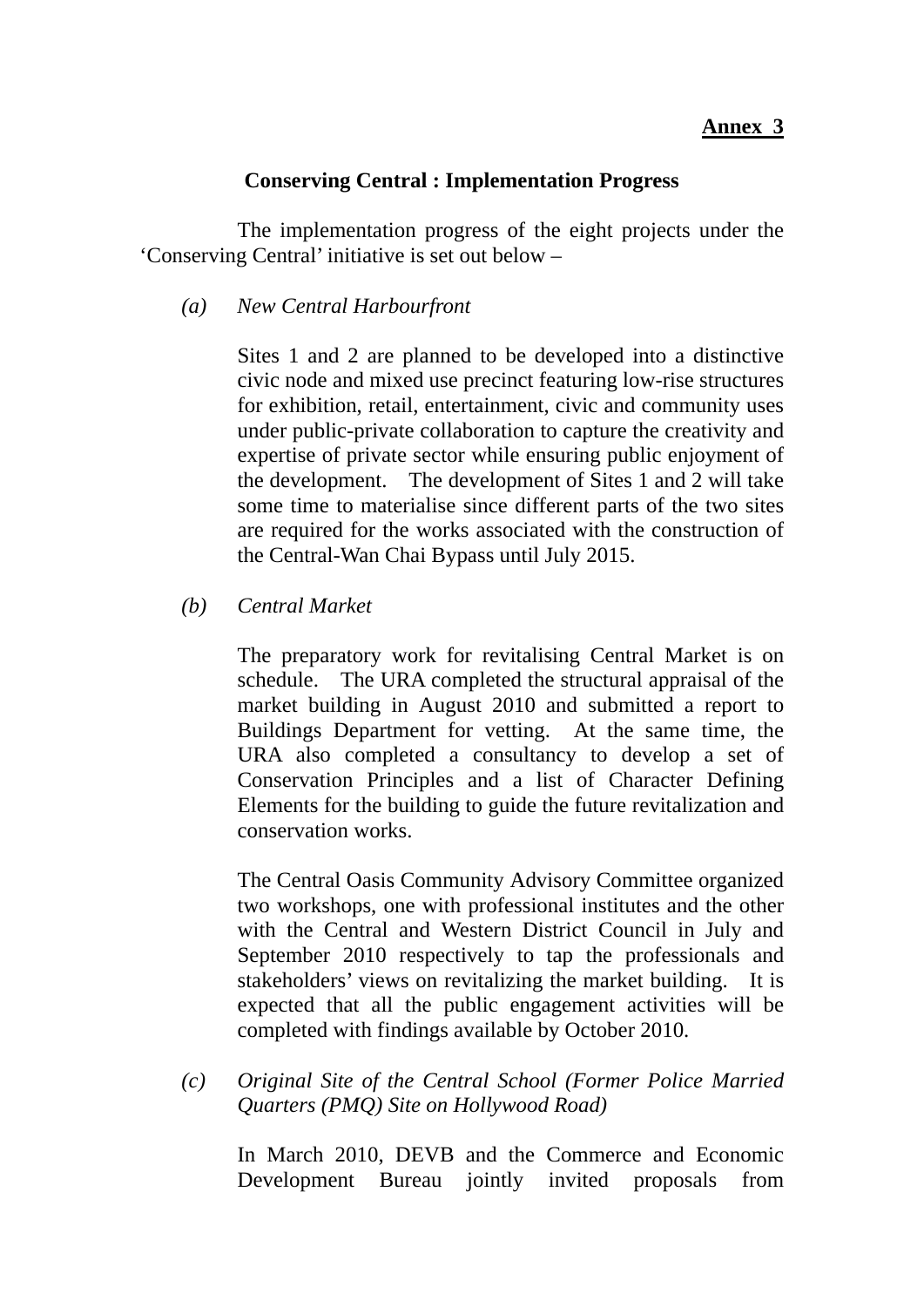non-profit-making organisations for the transformation of the former Police Married Quarters into a creative industries landmark. The Advisory Committee on Revitalisation of Historic Buildings is assessing the proposals received and we aim to announce the selected operator before end 2010. We will work closely with the selected operator and the local creative industries to implement this project.

### *(d) Central Police Station Compound*

On 11 October 2010, Government and the Hong Kong Jockey Club (HKJC) jointly announced the revised design of the Central Police Station Compound. The revised design respects the heritage value of the site, takes account of public views and concerns, complies with the building height restriction and is financially sustainable. HKJC will proceed to implement the project, with assistance from Government as necessary. Government and the HKJC Charities Trust will sign a Memorandum of Understanding in due course to set out the mode, terms and conditions of cooperation during the project implementation and operation stages.

#### *(e) Central Government Offices Complex*

The redevelopment scheme for the West Wing site seeking to "Restore a Green Central" has been worked out. A public park of about  $6800 \text{ m}^2$  will be developed at the eastern portion of the West Wing site. It will link up the natural green hillside from the Government House down to Ice House Street and Battery Path, forming an integral part of an extensive greenery network in Central. The development of a Grade A office/commercial building at the west end of the West Wing site will help to address the demand for Grade A offices in the Central Business District (CBD). The office building will sit on a podium with a green façade facing Queen's Road Central and Ice House Street covered by appropriate vegetation to blend in with the vegetated slope of Battery Path.

A two-month public consultation exercise on the redevelopment scheme of the West Wing site was launched in September 2010. The redevelopment scheme will be fine-tuned taking account of public comments before